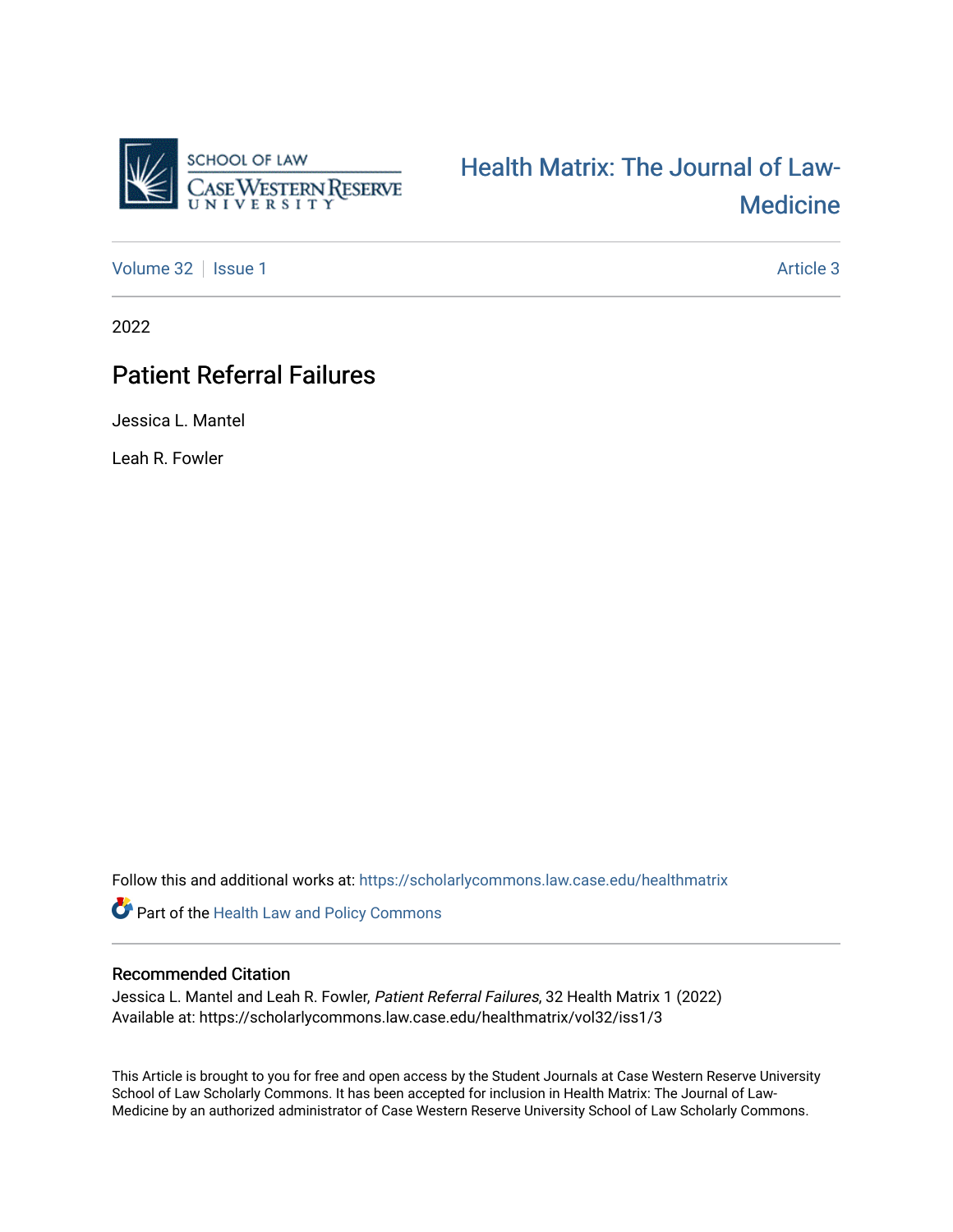## Patient Referral Failures

*Jessica L. Mantel*†  *& Leah R. Fowler*††

### ABSTRACT

Coordinated, interdisciplinary care shows immense promise to address seemingly intractable health disparities caused by social inequities. However, these efforts to integrate the health and social care systems face significant challenges in successfully connecting patients to the providers of non-clinical services. These missed opportunities to link patients with non-clinical services result in worse health outcomes, as they leave unaddressed the social determinants that adversely impact patients' health. Referral failures are so commonplace as to be expected—especially for medically and socially vulnerable populations—but they are not inevitable. This Essay explores the causes of and solutions to referral failures by presenting novel empirical research on referral failures in medical-legal partnerships and situating those findings within the broader context of programs that integrate health and other social services. Emerging from this work are strategies for reducing the number of patients who fall through the cracks when referred for legal and social services so that these beneficial programs can provide help to those most in need.

 This research was made possible by an internal grant award from the University of Houston. The authors are thankful for the Humana Integrated Health System Sciences Institute at the University of Houston, the University of Houston Law Center, and University of Houston College of Medicine's joint passion for and commitment to coordinated, patientcentered care, which inspires our work. We owe a debt of gratitude to the generous attorneys, clinicians, social workers, and other professionals who agreed to be interviewed as part of this research project but who will remain unnamed and with all identifying details removed to preserve anonymity. We would also like to thank Emily Lawson and Cody Miller for their exceptional library and research support. All errors are our own.

<sup>†</sup> Professor of Law, George Butler Research Professor, University of Houston Law Center and University of Houston Health Research Institute, and Co-Director, Health Law & Policy Institute

<sup>††</sup> Research Assistant Professor and Research Director, Health Law & Policy Institute, University of Houston Law Center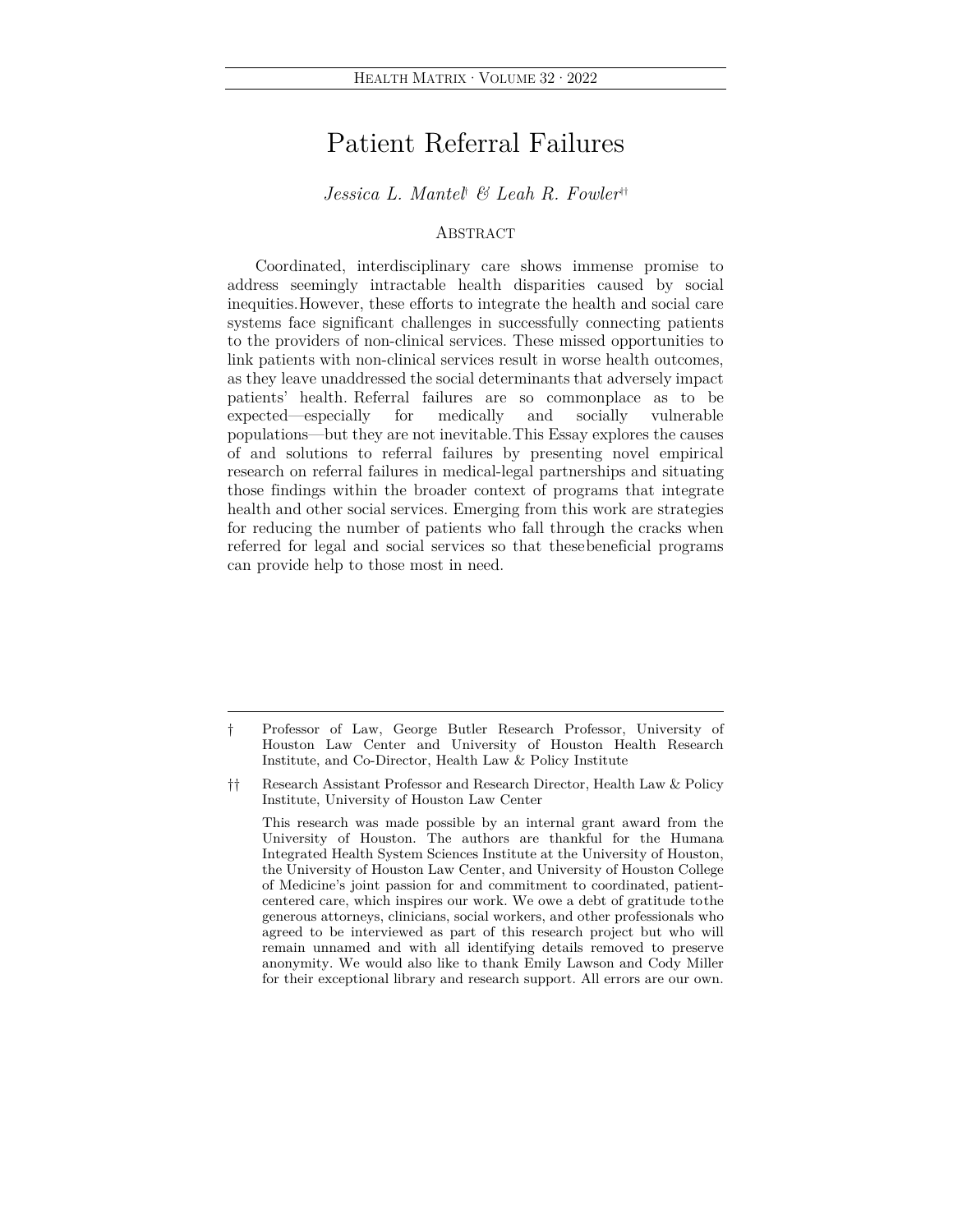#### **CONTENTS**

| L.  |                                                                                                                                                                                                                                                                                                                                                                                                                                                                                                             |  |
|-----|-------------------------------------------------------------------------------------------------------------------------------------------------------------------------------------------------------------------------------------------------------------------------------------------------------------------------------------------------------------------------------------------------------------------------------------------------------------------------------------------------------------|--|
| II. |                                                                                                                                                                                                                                                                                                                                                                                                                                                                                                             |  |
|     |                                                                                                                                                                                                                                                                                                                                                                                                                                                                                                             |  |
|     | $Table~1: \textit{ Causes of MLP Referral Failure} s. \label{table1} \textit{Table 1:} \textit{ Causes of MLP Referral Failure} s. \textit{Solutions} \textit{Cross} \textit{Cross} \textit{Cross} \textit{Cross} \textit{Cross} \textit{Cross} \textit{Cross} \textit{Cross} \textit{Cross} \textit{Coss} \textit{Coss} \textit{Coss} \textit{Coss} \textit{Coss} \textit{Coss} \textit{Coss} \textit{Coss} \textit{Coss} \textit{Coss} \textit{Coss} \textit{Coss} \textit{Coss} \textit{Coss} \textit{C$ |  |
|     |                                                                                                                                                                                                                                                                                                                                                                                                                                                                                                             |  |
|     |                                                                                                                                                                                                                                                                                                                                                                                                                                                                                                             |  |
| HL. | LESSONS FOR PROVIDER REFERRALS FOR SOCIAL SERVICES 21                                                                                                                                                                                                                                                                                                                                                                                                                                                       |  |
|     |                                                                                                                                                                                                                                                                                                                                                                                                                                                                                                             |  |
|     |                                                                                                                                                                                                                                                                                                                                                                                                                                                                                                             |  |
| IV. | REFERRAL FAILURES AND THE PATIENT PERSPECTIVE  28                                                                                                                                                                                                                                                                                                                                                                                                                                                           |  |
|     |                                                                                                                                                                                                                                                                                                                                                                                                                                                                                                             |  |

#### INTRODUCTION

Payment models that reward improved health outcomes have led many health care providers to embrace care delivery models that integrate services across the health care spectrum. In recent years, these efforts have expanded beyond coordinating clinical care to address the social determinants of health, or the social, economic, and environmental factors that significantly impact health by shaping how patients live, work, play, and learn.<sup>1</sup>

Despite their immense promise, programs that coordinate health and social services face persistent challenges that researchers have not adequately studied. One such challenge is high levels of referral failures resulting from patients not receiving the social, legal, and behavioral health care services recommended by their health care provider.<sup>2</sup> These missed opportunities to connect patients with non-clinical services result in worse health outcomes, as they leave unaddressed the social determinants that adversely impact patients' health.

With a growing number of health care providers referring their patients for social, legal, and behavioral health services (which we refer to collectively as "social services"3 ), understanding how to optimize this

<sup>1</sup>. See Laura Gottlieb, Megan Sandel, & Nancy E. Adler, Collecting and Applying Data on Social Determinants of Health in Health Care Settings, 173 JAMA INTERNAL MED. 1017 (2013).

<sup>2</sup>. See infra notes 23-25 (summarizing studies showing high rates of referral failures).

<sup>3.</sup> The literature occasionally will refer to this grouping of services as "human services."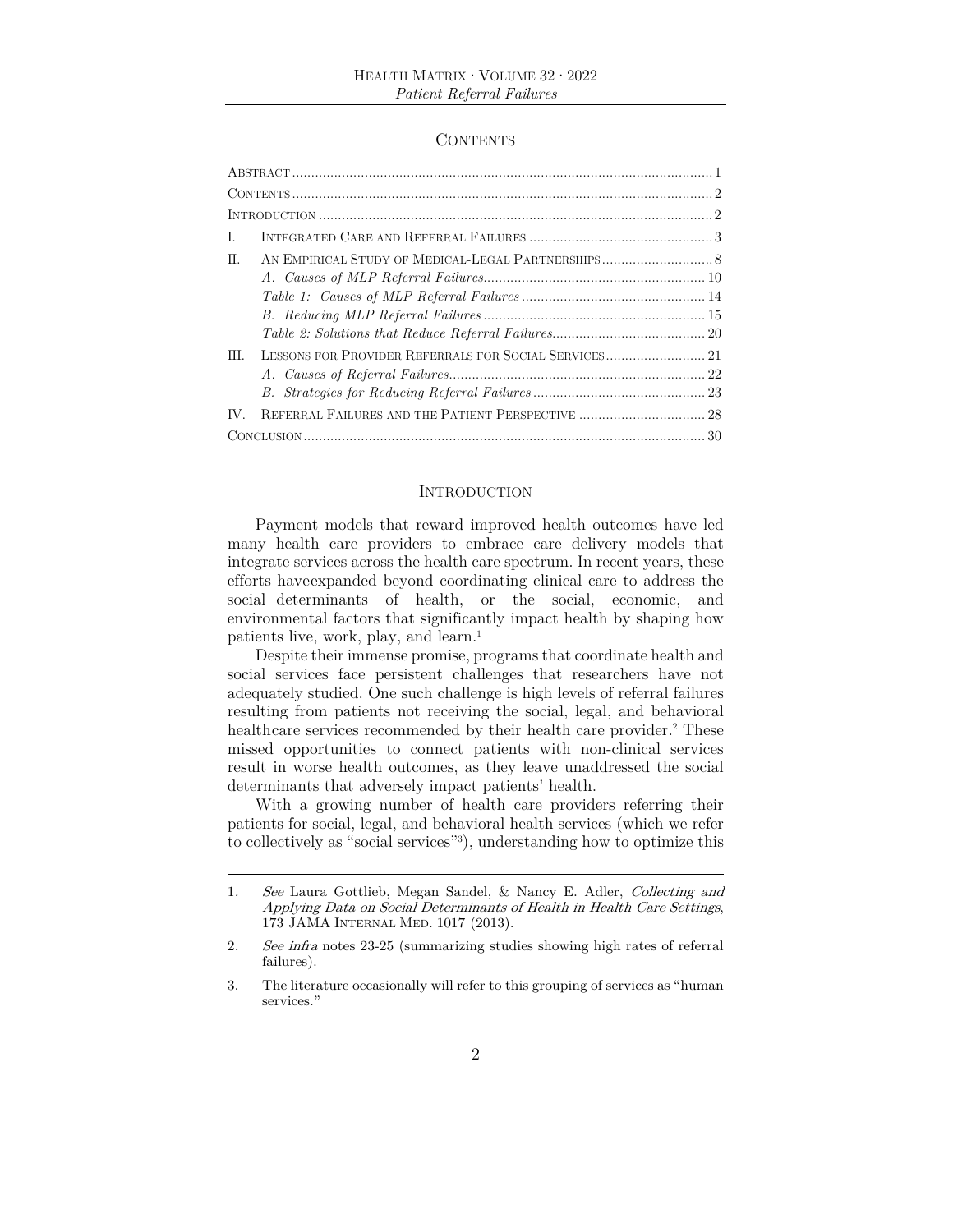referral process takes on increasing importance. Unfortunately, existing research gives scant attention to the causes of referral failures and strategies for overcoming the problem. Using medical legal partnerships as a case study, this Essay fills this void by providing insights on referral failures that health care providers and their social services partners can use to increase the number of patients accessing needed resources.

This Essay proceeds in four parts. Part I discusses the growth in health care providers screening for social risk factors and referring patients to organizations in the social services sector. It explains that despite the immense promise of integrating medical and social care, health care providers who do so report that patients referred for social services often do not utilize the services. Part II presents the results of novel empirical research based on qualitative interviews with 31 medical-legal partnership (MLP) professionals about common challenges in providing MLP services, including referral failures.4 Specifically, this Part identifies the common causes of referral failures and solutions for reducing referral failure rates in the MLP context that emerged during these interviews. Part III considers the implications of these findings beyond the MLP context, including strategies for generally increasing the number of patients who benefit from recommended social services. Finally, Part IV explains the need for additional research on referral failures that explores the patient perspective and applies theories of behavioral change. Combined, these insights will make care coordination programs that serve socioeconomically disadvantaged individuals more effective at improving patients' health and reducing health disparities.

#### I. INTEGRATED CARE AND REFERRAL FAILURES

Although access to medical care and an individual's genetic predisposition are key factors impacting individuals' lifetime health and functioning,<sup>5</sup> of bigger consequence are the conditions in which individuals live, work, and play.6 These social determinants of health

<sup>4.</sup> The University of Houston Institutional Review Board approved this research.

<sup>5</sup>. See Sandra Braunstein & Risa Lavizzo-Mourey, How the Health and Community Development Sectors are Combining Forces to Improve Health and Well-being, 30 HEALTH AFF. 2042, 2043 (2011); MAIA CRAWFORD ET AL., POPULATION HEALTH IN MEDICAID DELIVERY SYSTEM REFORMS 2 (2015). Experts estimate that medical care and genetics account for less than half of premature deaths with 10% of preventable deaths is attributable to shortfalls in medical care and 30% attributable to genetic predispositions. See id. at 2.

<sup>6</sup>. See Sanne Magnan, Social Determinants of Health 101 for Health Care: Five Plus Five, NAT'L ACAD. MED. (Oct. 9, 2017), https://nam.edu/social-determinants-of-health-101-for-health-care-five-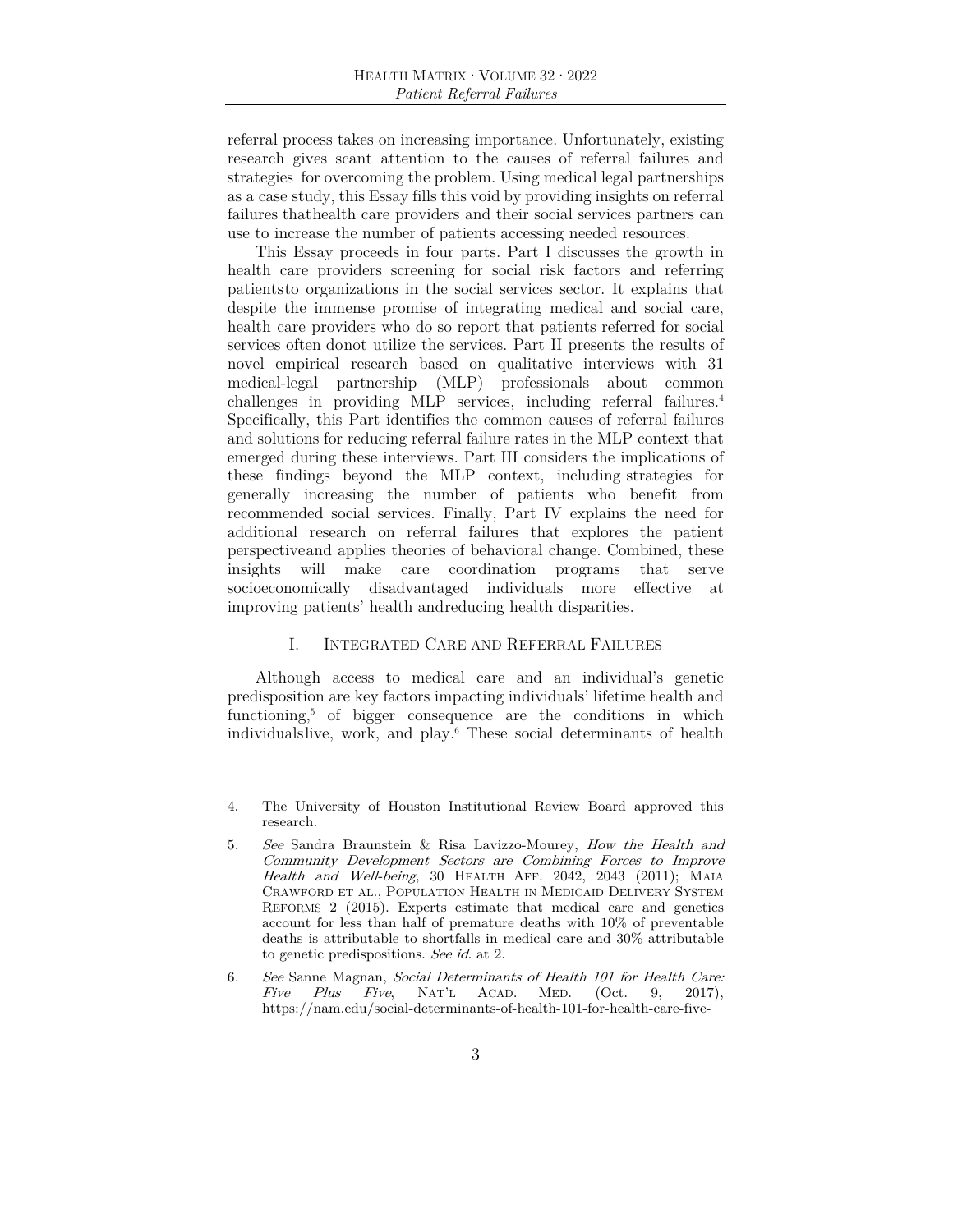include income and wealth, education, social support and isolation, discrimination, community settings, and the built environment.<sup>7</sup> These factors directly impact an individual's physical or mental health as well as affect an individual's ability to access traditional medical care and follow healthy behaviors.<sup>8</sup> Those facing greater social disadvantage are particularly at risk of poor health.<sup>9</sup> Therefore, improving lifetime health and reducing health disparities cannot be achieved without improving individuals' mental health and social and environmental conditions.<sup>10</sup>

Growing recognition of the strong link between health and social determinants has led to health care providers giving greater attention to the nonclinical factors that adversely impact patients' health.<sup>11</sup> Many health care providers now incorporate into their patient clinical encounters screening for social risk factors, such as food and income

plus-five/ [https://perma.cc/A6BB-5P4W] (citing C.M. Hood et al, County Health Rankings: Relationships Between Determinant Factors and Health Outcomes, 50 AM. J. PREVENTIVE MED. 129 (2016)).

- 7. Social Determinants of Health, U.S. DEP'T OF HEALTH AND HUM. SERV., https://health.gov/healthypeople/objectives-and-data/socialdeterminants-health [https://perma.cc/C5S7-F99X] (last visited Jan. 4, 2022); Laura McGovern et al., The Relative Contribution of Multiple Determinants to Health Outcomes, HEALTH AFF.: HEALTH POL'Y BRIEF 1 (2014).
- 8. See Geoffrey R. Swain et al., Health Care Professionals: Opportunities to Address Social Determinants of Health, 113 WIS. MED. J. 218, 218 (2014) (describing the different types of social determinants affecting health).
- 9. See Paula Braveman, Susan Egerter & David R. Williams, The Social Determinants of Health: Coming of Age, 32 ANN. REV. PUB. HEALTH 381, 384 (2011) ("Evidence from decades of research examining associations between key social factors—primarily educational attainment and income in the United States and occupational grade (ranking) in Europe—and health outcomes throughout the life course overwhelmingly links greater social disadvantage with poorer health.").
- 10. See NAT'L ACAD. OF SCI., ENG'G, & MED., INTEGRATING SOCIAL CARE INTO THE DELIVERY OF HEALTH CARE: MOVING UPSTREAM TO IMPROVE THE NATION'S HEALTH 20 (2019) ("Improving social conditions is likely to reduce health disparities and improve the health of the overall U.S. population.").
- 11. See id. at 27 ("The consistent and compelling evidence on how social determinants shape health has led to a growing recognition throughout the health care sector that improving health and reducing health disparities is likely to depend—at least in part—on improving social conditions and decreasing social vulnerability"). This movement beyond the traditional biomedical model of care is reinforced by the shift to valuebased payments that reward health care providers for improved health outcomes and lower costs further encourages. See Jessica Mantel, Tackling the Social Determinants of Health: A Central Role for Providers, 33 GA. ST. U. L. REV. 217, 239-242 (2017) (discussing various payment reforms that incentivize health care providers to address the social determinants of health).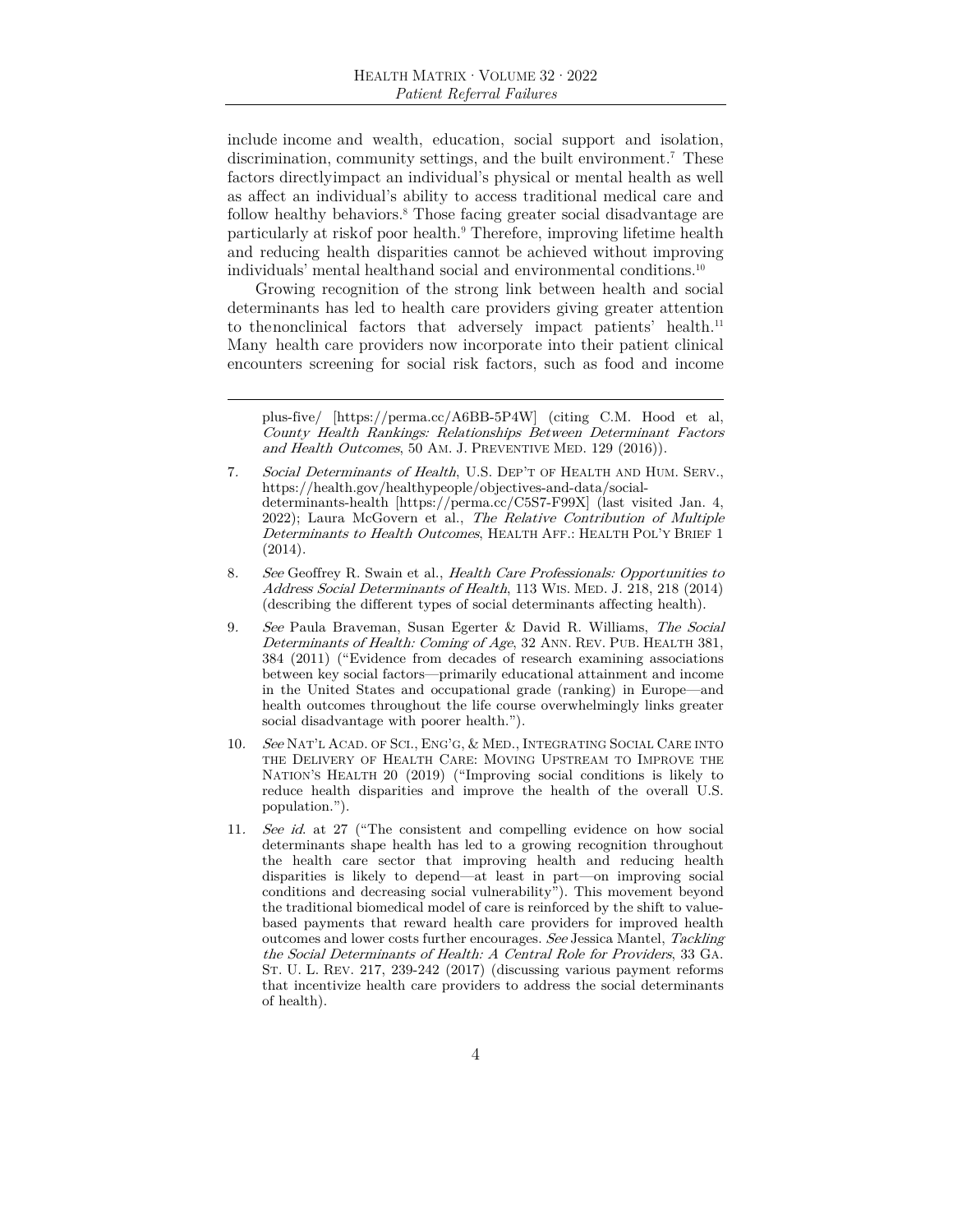insecurity, depression, and social isolation.12 Health care providers may then adjust patients' clinical care based on an individual's social circumstances.13 Increasingly, some health care providers also help their patients connect with government and community resources that can address their social risk factors.<sup>14</sup> For example, health care providers may give patients information on local food banks or public assistance programs or refer patients to counselors who can assist with housing or financial issues.15 In addition to providing information about available resources, some health care providers provide direct assistance that facilitates patients making these connections.16 This support could include scheduling appointments with or arranging transportation to and from social services providers or helping patients enroll in Medicaid or the Supplemental Nutrition Assistance Program (SNAP).17 These health care providers typically employ professionals trained in social care to help patients and their families bridge the health and social

- 12. See NAT'L ACAD. OF SCI., ENG'G, & MED., supra note 10, at 38 ("On the clinical side, patients visiting health care organizations are increasingly being asked to answer social risk screening questions in the context of their care and care planning."); Kare LaForge et al., How 6 Organizations Developed Tools and Processes for Social Determinants of Health Screening in Primary Care, 41 J. AMBULATORY CARE MGMT. 2, 6-7 (2018) (reporting the social risk characteristics included in screening tools develop by health organizations interviewed by the authors).
- 13. See NAT'L ACAD. OF SCI., ENG'G, & MED., supra note 10, at  $41-42$ (describing ways in which health care providers alter clinical care to accommodate identified social conditions, such as offering evening and weekend hours, using telehealth services, and changing drug regimens). See also Jessica Mantel, Refusing to Treat Noncompliance Patients is Bad Medicine, 39 CARDOZO L. REV. 127, 149 (2017) (explaining how health care providers can improve patient adherence by conveying information in a manner consistent with a patient's health literacy, intensive patient education interventions, and simplified medication regimens).
- 14. See NAT'L ACAD. OF SCI., ENG'G, & MED., supra note 10, at 44.
- 15. See id.
- 16. See id.
- 17. See id. Increasingly, health care providers are targeting the social determinants of health through what the National Academies of Sciences, Engineering, and Medicine refers to as alignment and advocacy activities. Alignment activities "include those undertaken by health care systems to understand existing social care assets in the community, organize them in such a way as to encourage synergy among the various activities, and invest in and deploy them to prevent emerging social needs and improve health outcomes." Id. at 47. Advocacy activities involve health care organizations working with social care organizations "to promote policies that facilitate the creation and redeployment of assets or resources in order to improve health outcomes and prevent emergence of unmet social needs." Id.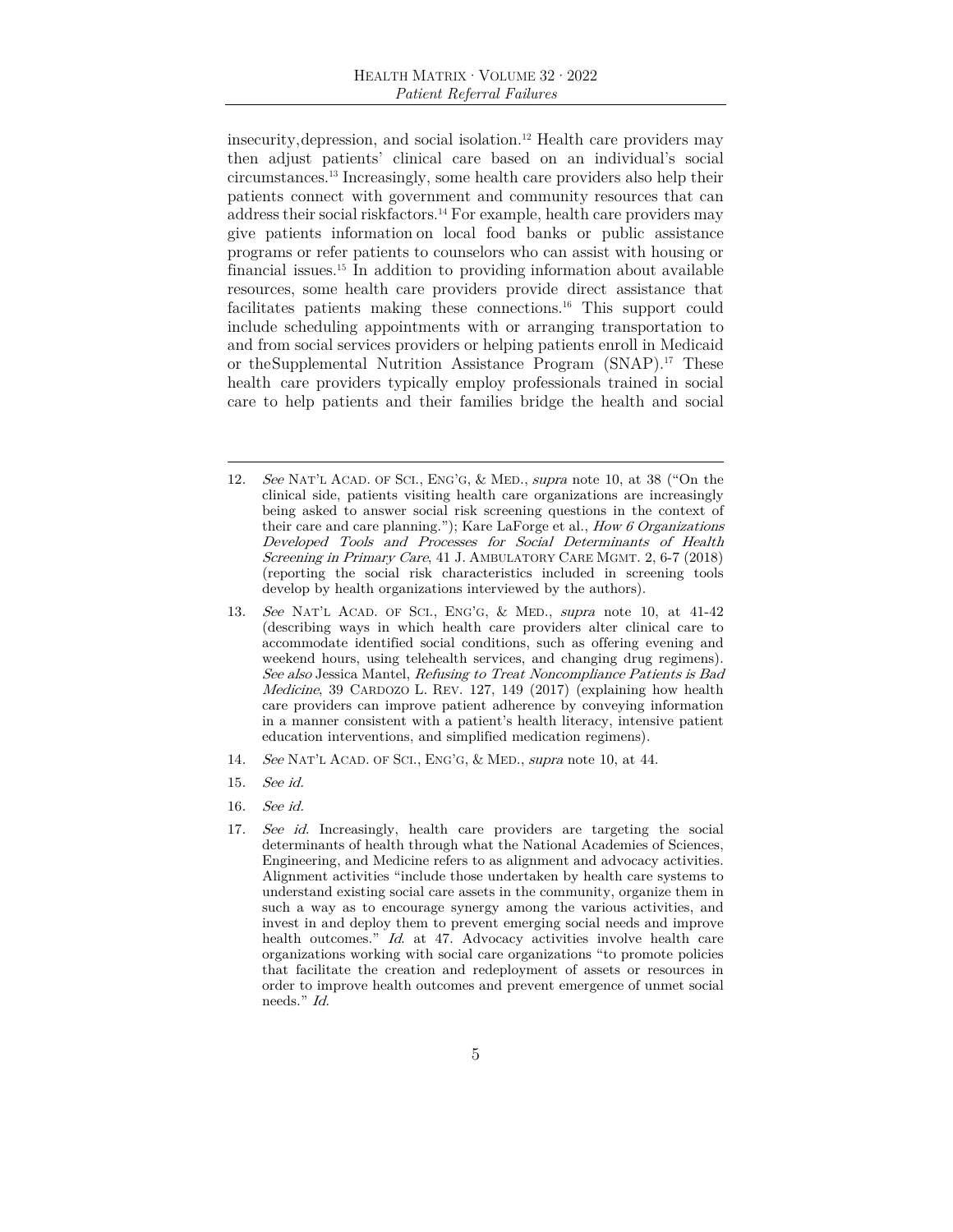services systems, such as social workers, community health workers, and patient navigators.18

Emerging evidence suggests that efforts to integrate health and social services can increase patient satisfaction and well-being, improve health outcomes, and lower health care spending, particularly among disadvantaged populations.19 Nevertheless, studies of integrated care

delivery models have found mixed results.20 These conflicting findings suggest that more successful integrated care models include

A community health worker is a frontline public health worker who is a trusted member of and/or has an unusually close understanding of the community served. This trusting relationship enables the worker to serve as a liaison/link/intermediary between health/social services and the community to facilitate access to services and improve the quality and cultural competence of service delivery.

 Community Health Workers, AM. PUB. HEALTH ASS'N, https://www.apha.org/apha-communities/member-sections/communityhealth-workers [https://perma.cc/QYE8-JKCQ]. "The [patient] navigator helps guide the patient through the healthcare system and works to overcome obstacles that are in the way of the patient receiving the care and treatment they require." Patient Navigator, CAREERS IN PUB. HEALTH, https://www.careersinpublichealth.net/careers/patientnavigator/ [https://perma.cc/MMN8-5PYY].

- 19. See, e.g., C. Annette DuBard, Savings Impact of Community Care of North Carolina: A Review of the Evidence, CMTY. CARE OF N.C. DATA BRIEF 11 (2017) https://nciom.org/wp-content/uploads/2018/04/  $[https://perma.cc/ETUR-VVKE]$ (among patients participating in Community Care of North Carolina, finding substantial reductions in inpatient utilization and annualized perbeneficiary net savings for Medicare and Medicaid of approximately \$3 for every \$1 invested); Craig Jones et al., Vermont's Community-Oriented All-Payer Medical Home Model Reduces Expenditures and Utilization While Delivering High-Quality Care, 19 POP. HEALTH MGMT. 196 (2019) (reporting a reduction in health care expenditures and utilization and improved outcomes for participants in Vermont's patient-centered medical home program); NADEREH POURAT, ET AL., INTERIM EVALUATION OF CALIFORNIA'S WHOLE PERSON CARE (WPC) PROGRAM 27-34 (2019) (finding that California's Whole Person Care program improved care coordination, care processes, and some health outcomes); Dahai Yue et al., Enabling Services Improve Access to Care, Preventive Services, and Satisfaction Among Health Center Patients, 38 HEALTH AFF. 1471 (2019) (finding that services that address barriers to access and the social determinants of health led to improvements in patients' use of primary and preventive care and higher levels of patient satisfaction).
- 20. Caroline Fichtenberg et al., Health and Human Services Integration: Generating Sustained Health and Equity Improvements, 39 HEALTH AFF. 567, 569 (2020) (summarizing the evidence on impacts of integrating health and social services and stating that "[s]ome studies have

<sup>18</sup>. See id. at 46. The literature has not yet settled on consistent definitions of the terms "community health worker" and "patient navigators," but we use the terms as defined by the American Public Health Association: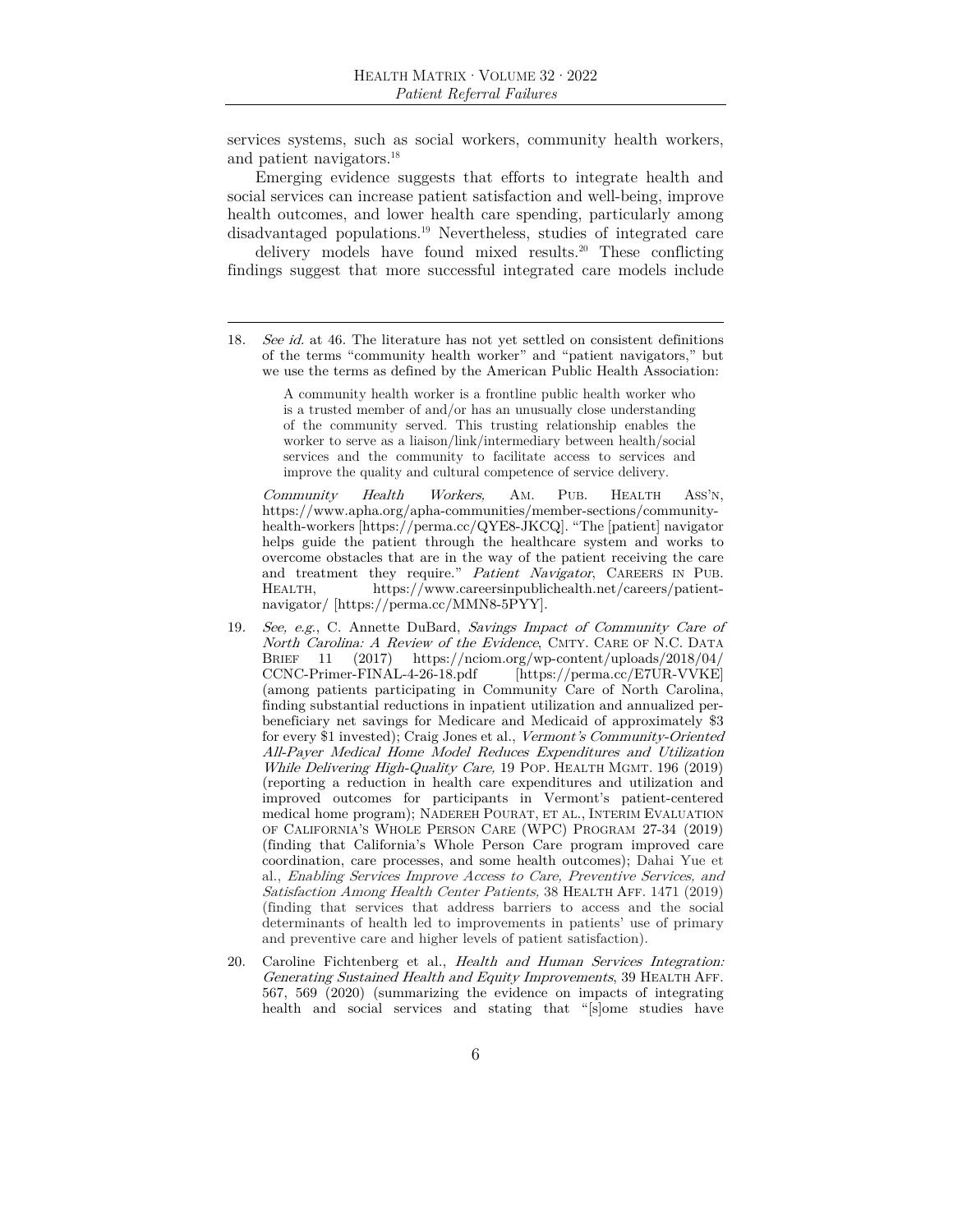programmatic features and processes that lead to greater advances in patients' health and well-being. Researchers, however, have not fully explored the challenges facing health care providers who integrate health and social care and how they can overcome these challenges.<sup>21</sup>

One implementation challenge facing all integrated care programs is ensuring that patients referred for social services successfully connect with the social services provider. Some patients referred to social service providers do not receive the recommended service—an outcome we refer to as a "referral failure." Specifically, a referral failure occurs when the patient declines the recommended service, never connects with the social service provider, or connects with the social service provider but either does not receive the recommended service or fails to follow-through with the service to completion.<sup>22</sup>

Significant referral failure rates undermine health care providers' efforts to link their patients to social services that promote better health and well-being. Unfortunately, few published evaluations of integrated health and social services delivery models assess the extent to which patients access or utilize recommended services.23 Studies that do report referral outcomes, however, suggest that high referral failure rates are common. For example, a 2017 systemic review of studies evaluating social prescribing by general practitioners in the United Kingdom identified three studies that examined referral outcomes, with all three studies reporting that fewer than half of referred patients "attended a prescribed activity/service."24 Similarly, a systemic review of U.S. studies on social and medical care integration in the primary care setting found reported success rates for "community resource

documented improved health outcomes and cost reductions, but other studies did not find anticipated health or health care benefits").

<sup>21</sup>. See id. at 568 (noting that there is little published evidence on whether, when, and how integration of health and social services works, and that "key challenges faced by implementation efforts . . . have not yet been fully explored").

<sup>22.</sup> Health professionals also consider a physician's failure to refer a patient to needed services or referring patient for inappropriate services a form of referral failure. See, e.g., David T. Nash & J. Thomas Arno, Physician Referral Failure, N.Y. ST. J. MED. 76(1) (1976) (highlighting the failure of physicians to refer patients to appropriate home care services). For purposes of this article, however, we do not include these referral problems in our definition of "referral failures."

<sup>23</sup>. See Kevin P. Fiori et al., Integrating Social Needs Screening and Community Health Workers in Primary Care: The Community Linkage to Care Program, 59 CLINICAL PEDIATRICS 547, 551 (2020) (reporting that two systemic reviews of programs in the United States and United Kingdom "observed a dearth of studies reporting referral outcomes").

<sup>24.</sup> See id. at 551 (stating that a systemic review of United Kingdom practices found 3 studies that reported whether a patient attended a prescribed service/activity, and that these results ranged from 42% to 48%).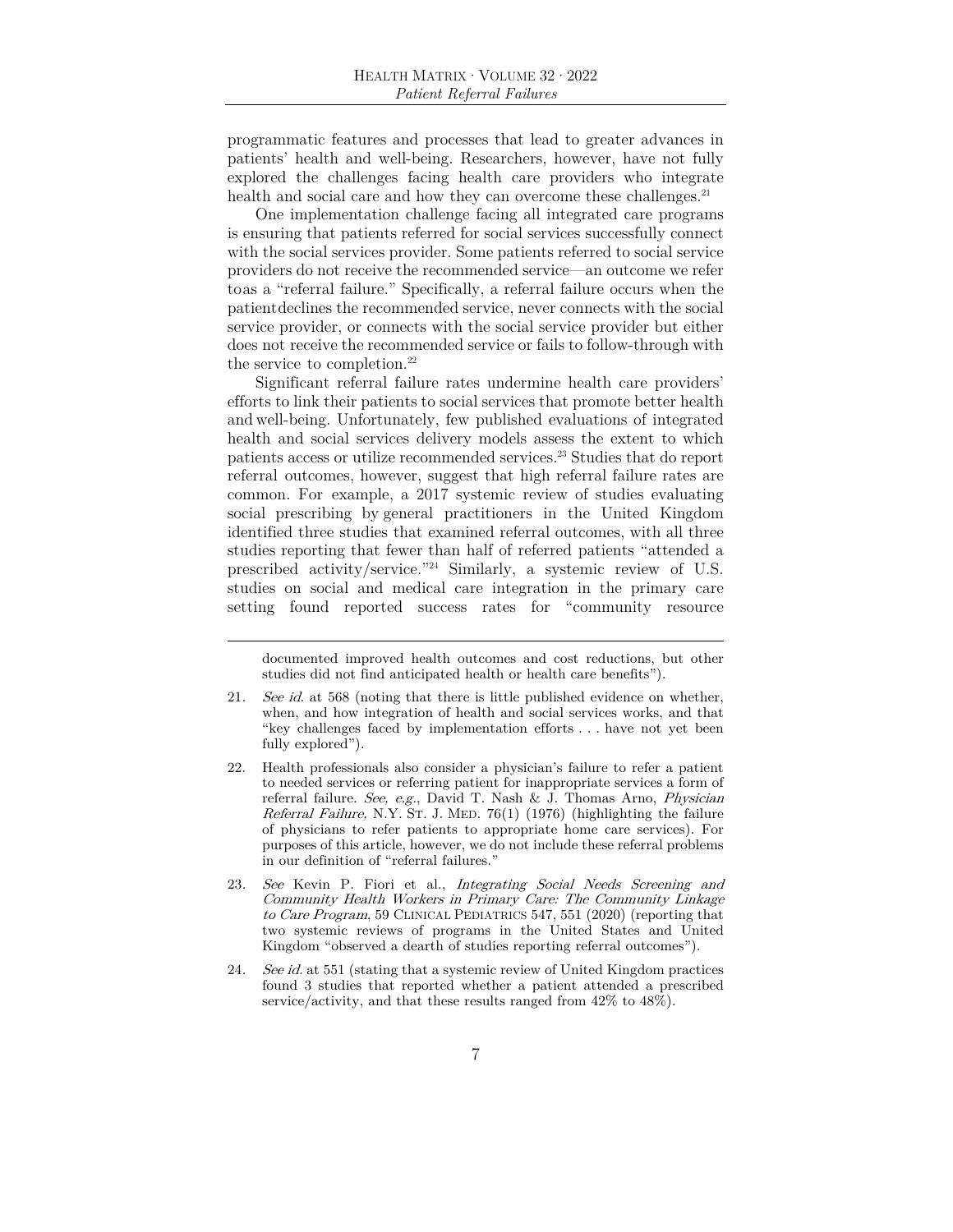enrollment or contact" ranging from  $32\%$  to  $64\%$ <sup>25</sup> Other studies also report high rates of referral failures.<sup>26</sup>

Referral failures result in missed opportunities to connect patients to social services that can improve their health. If efforts to integrate health and social services are to succeed, we must better understand why patients fall through the cracks and how to mitigate the causes of referral failures. To help advance stakeholders' understanding of this issue, in Part II we present the results of empirical research on referral failures in the medical- legal partnership context.

#### II. AN EMPIRICAL STUDY OF MEDICAL-LEGAL PARTNERSHIPS

Some of the social determinants that adversely impact health have legal underpinnings.27 Landlords who provide substandard housing may be in violation of local housing standards, domestic abuse victims may need protective court orders, or individuals denied coverage for needed medical care may need assistance with their appeals.28 Yet members of vulnerable populations may be unaware of their legal rights or unable to secure legal assistance to address their health-harming legal needs  $(HHLNs).<sup>29</sup>$ 

- 27. See Johnna S. Murphy, Ellen Lawton & Megan Sandel, Legal Care as Part of Health Care: The Benefits of Medical-Legal Partnership, 62 PEDIATRIC CLINICS N. AM. 1263 (2015).
- 28. See M. Regenstein et al., Addressing Social Determinants of Health Through Medical-Legal Partnerships, 37 HEALTH AFF. 378 (2018).
- 29. DAYNA BOWEN MATTHEW, THE LAW AS HEALER: HOW PAYING FOR MEDICAL-LEGAL PARTNERSHIPS SAVES LIVES AND MONEY 3 (2017) ("It is precisely these people and groups with the greatest social needs who are least likely to be able to access the legal services required to address them.").

The need for MLP representation is particularly acute among the poor. Studies consistently show that low income people have

<sup>25</sup>. See id.

<sup>26</sup>. See, e.g., Annie L. Nguyen, A Clinic-Based Pilot Intervention to Enhance Diabetes Management for Elderly Hispanic Patients, 8 J. HEALTH ENV'T EDUC. 1 (2016) (reporting that half of the patients requesting referrals to community resources contacted their given referrals); Omolara T. Uwemedimo & Hanna May, *Disparities in Utilization of Social* Determinants Among Children in Immigrant Families, 6 FRONTIERS IN PEDIATRICS 1, 4 (2018) (reporting that among immigrant patient-families who accepted patient navigator assistance for referrals, less than one-third utilized referral resources); Fiori, supra note 23, at 547 (reporting that 43 percent of the patient-families in an urban pediatric referred for social services had a successful social service uptake); Paul J. Rowan et al., Why Don't Depressed Pregnant Women Follow Through With Mental Health Referral?, 2 J. WOMEN'S HEALTH, ISSUES & CARE 1 (2013) (summarizing studies finding very modest rates of pregnant women referred for behavioral health care making contact with a mental health care provider).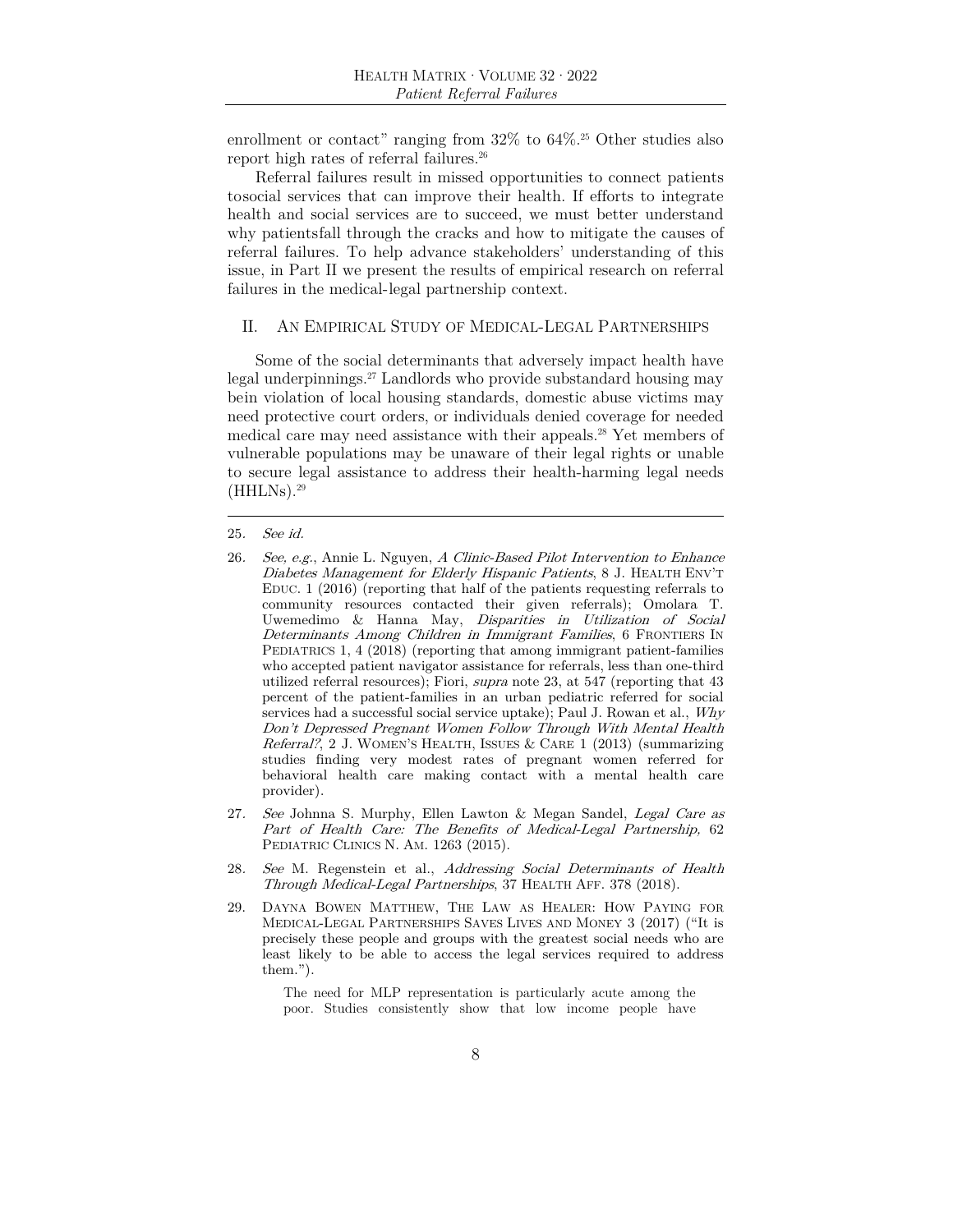In response, over 450 health care organizations across 49 states and the District of Columbia have partnered with attorneys who support patients through legal advocacy.30 Through these medical-legal partnerships (MLPs), attorneys counsel those who have been denied public benefits such as Social Security Disability Income (SSDI); help individuals enforce their legal rights under anti-discrimination, housing, employment, and education laws; and obtain court orders that establish guardianship or protect against abusive partners.31 MLP attorneys also train clinicians, social workers, and other members of the medical care team to use available legal processes to address their patients' HHLNs, such as how to navigate the SSDI application and appeals process more effectively.32

As MLPs increase in number and popularity, the scholarly literature describing their possible structures and benefits has also grown.<sup>33</sup> Yet, despite a developing body of empirical literature on the health and

> significantly more unresolved civil legal problems than higher income people, and that low income people are less likely to obtain legal assistance for their problems. As a result, 70 to 90 percent of the legal needs related to housing, family, and consumer issues that low-income families face go unaddressed."

Id. at 9.

- 30. Home, NAT'L CTR. MED. LEGAL P'SHIP, https://medicallegalpartnership.org/ [https://perma.cc/5T2J-74ZV] (last visited Jan. 26, 2022). These programs are also growing in popularity globally. See C. Andrew Eynon et al., Medical-Legal Partnerships: 11 Years' Experience of Providing Acute Legal Advice for Critically Ill Patients and Their Families, 21 J. INTENSIVE CARE SOC'Y 40 (2020).
- 31. See Civil Legal Aid  $101$ , U.S. DEP'T OF JUST.,  $\frac{https://}{?}$ www.justice.gov/olp/civil-legal-aid-101 [https://perma.cc/TQJ5-3H7V] (last visited Jan. 3, 2022). MLP attorneys may assist with family law and estate planning matters such as divorce, guardianship, and powers of attorney, or provide legal aid to individuals with immigration and creditor/debtor issues. See id. See also Directory of Medical-Legal Partnership Programs, AM. BAR Ass'N, https://www. Partnership Programs, AM. BAR ASS'N, https://www. americanbar.org/groups/probono\_public\_service/projects\_awards/medi cal\_legal\_partnerships\_pro\_bono\_project/directory\_of\_programs/ [https://perma.cc/YC65-6BGN] (last visited Jan. 3, 2022).
- 32. See Krishnamurthy B. Hagins et al., What We Know and Need To Know About Medical- Legal Partnership, 67 S.C. L. REV. 377, 381 (2015).
- 33. See, e.g., Jessica Mantel and Leah Fowler, A Qualitative Study of the Promises and Perils of Medical-Legal Partnerships, 12 NE. L. REV 1 (2020); Jane Hyatt Thorpe et al., Information Sharing in Medical-Legal Partnerships: Foundational Concepts and Resources, 1 MED.-LEGAL P'SHIP FUNDAMENTALS 7 (2017). The National Center for Medical Legal Partnership has also published numerous case studies of different MLP models. See Impact, NAT'L CTR. MED. LEGAL P'SHIP, https://medicallegalpartnership.org/impact/ [https://perma.cc/5PMV-TNUP] (last visited Jan. 3, 2022).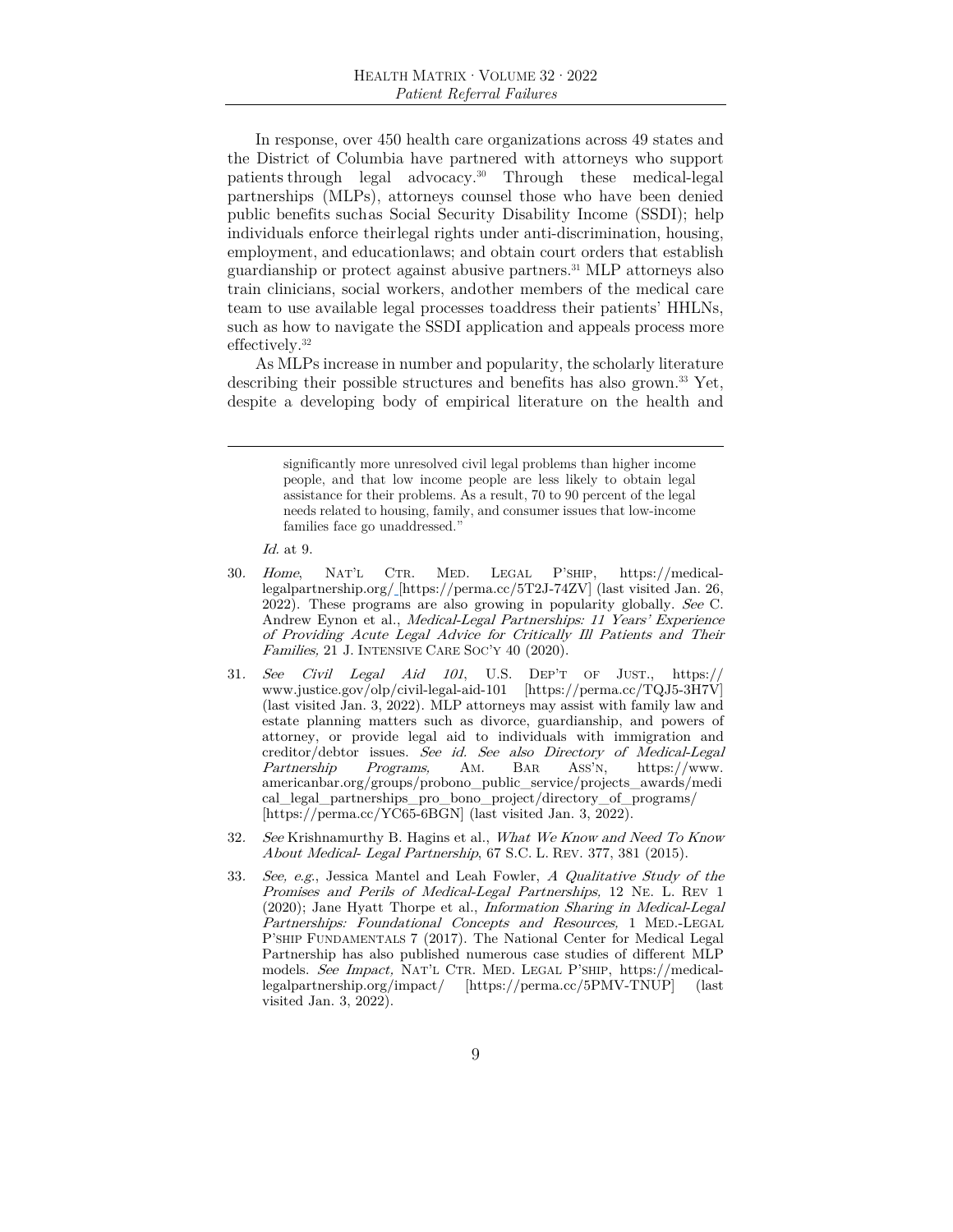financial benefits of MLPs,34 published research has given little attention to referral failures. To fill this gap, below we present the findings of original research on the experiences of MLP professionals and their insights on referral failures.35

## *A. Causes of MLP Referral Failures*

Our research suggests that MLPs incur high rates of referral failures. Many of the professionals we interviewed commented that a high number of patients referred to MLPs ultimately do not receive any legal assistance or fail to follow through with legal representation. A pair of attorneys noted that their MLP experiences a "50% drop off rate between referral and actually getting a case open."36 Other interviewees reported similar rates of referral failures. $37$  In specific vulnerable

35. We conducted 25 semi-structured qualitative interviews with 31 interviewees between November of 2018 and March of 2019. Most interviews were conducted with one interviewee, though some interviews included two or three members of the same legal or clinical teams. The research team identified several candidates for interviews using an advertisement in the National Center for Medical Legal Partnership bimonthly newsletter. The remaining were identified using snowball sampling of contacts from interviews or through professional networks. The Institutional Review Board approved recruitment methods and scripts. The interviewers obtained written informed consent from all interviewees, who were assured responses would remain anonymous.

 Interviewees included MLP-affiliated professionals currently working as attorneys, social workers, care coordinators, program administrators, and clinicians for their partnerships. Some interviewees self-identified as performing multiple functions (e.g., an MLP program administrator and clinician). In those instances, interviewees were categorized by type of professional license (or primary practice area, in the case of multiple professional licenses). Interviewees represented diverse geographic areas, targeted patient populations, and partnership structures.

 Interviews lasted approximately one hour and were conducted by either one or both authors. Questions probed operational processes, governance, and barriers to integration of and communication among medical and legal services providers, focusing on the challenges experienced by MLP professionals and solutions for overcoming them. Interviews were audiorecorded, transcribed verbatim, and analyzed using MAXQDA software. A code book was developed collaboratively by the co-investigators, both of whom completed two rounds of coding of a subset of interview transcripts before reaching consensus about the "fit" of codes to the data. Transcripts were analyzed using thematic content analysis by a single investigator (LRF).

- 36. Qualitative interview on file with authors.
- 37. Additional examples of interviewees describing their rates of referral failure include the following:

We probably received around 140, 150 referrals . . . Those have translated probably to around 60 or 70 cases. So, a little bit over

<sup>34</sup>. See generally Mantel & Fowler, supra note 33, at 52-54 (summarizing existing empirical research on MLPs).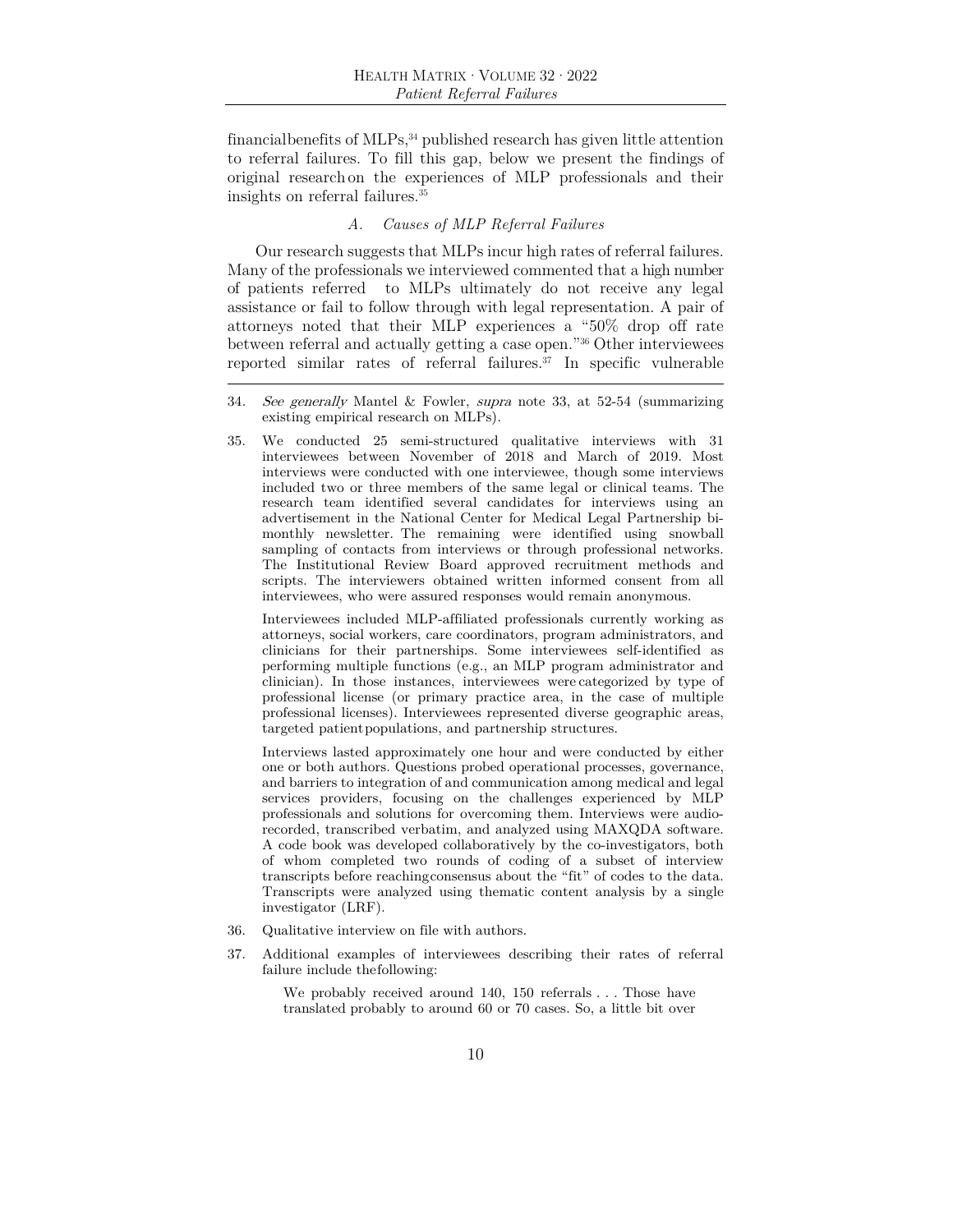populations, such as those with mental and behavioral health concerns, rates of referral failures often are higher. For example, an attorney serving patients being treated by behavioral medicine and addiction services observed that "60% of [patients] had a huge number of [legal] problems . . . but then [they were not] following-up, or being too paranoid to follow-up."38

Thematic content analysis of our interviews $39$  reveals multiple causes of the high rates of referral failures in the MLP context, which we summarize in Table 1. Perhaps unsurprisingly, these causes frequently occur at the patient level due to the many challenges confronting the vulnerable populations served by MLPs. In addition, limitations imposed on the legal services provider may restrict who they can serve and the volume of cases they can accept.

Patients who screen positive for HHLNs may decline the referral to legal services because they mistrust the legal system or are intimidated by the legal process.40 In addition, patients may fear that initiating legal action will lead to unwanted consequences. For example, patients may be reluctant to pursue a fair housing claim because they fear their landlord will terminate their lease or raise their rent, potentially leaving them homeless.<sup>41</sup>

> half. Out of 357 declined referrals, 148 of those, when the MLP staff reached back out to the patient, the patient did not respond to the attempt to contact them. It may be 40-50%, depending on the quarter or the year. But what we've experienced is that number has been increasing over the last couple of years.

Qualitative interviews on file with authors.

- 38. Qualitative interview on file with authors.
- 39. See ELIZABETH E. TOLLY ET AL., QUALITATIVE METHODS IN PUBLIC HEALTH: A FIELD GUIDE FOR APPLIED RESEARCH 173-217 (2d ed. 2016) (describing how to conduct qualitative analysis).
- 40. As described by one case manager, "[o]ne barrier to representation is patient trust. Many clients are scared of lawyers and do not understand legal representation." Qualitative interview on file with authors. Another interviewee similarly commented that "[o]ne barrier [is that] families don't have [trust in] legal support. Some people can really get intimidated and scared." Qualitative interview on file with authors.
- 41. See patient navigator interview on file with the authors (discussing reasons why a patient may decline a referral for legal services). See also Dana Weintraub et al., Pilot Study of Medical-Legal Partnership to Address Social and Legal Needs of Patients, 21 J. HEALTH CARE FOR POOR & UNDERSERVED 157, 163 (2010) (noting that "taking up legal action was perceived as too risky given potential unfavorable ramifications, particularly in of the area of housing violations and landlord issues."). An MLP patient coordinator reflected on this specific challenge by recalling a time in which a patient-client declined assistance on a housing issue:

Right now, the housing crisis that we have here in [our geographic area] is horrible. So a lot of people sometimes don't really want to move from where they are. You have to move very far away to find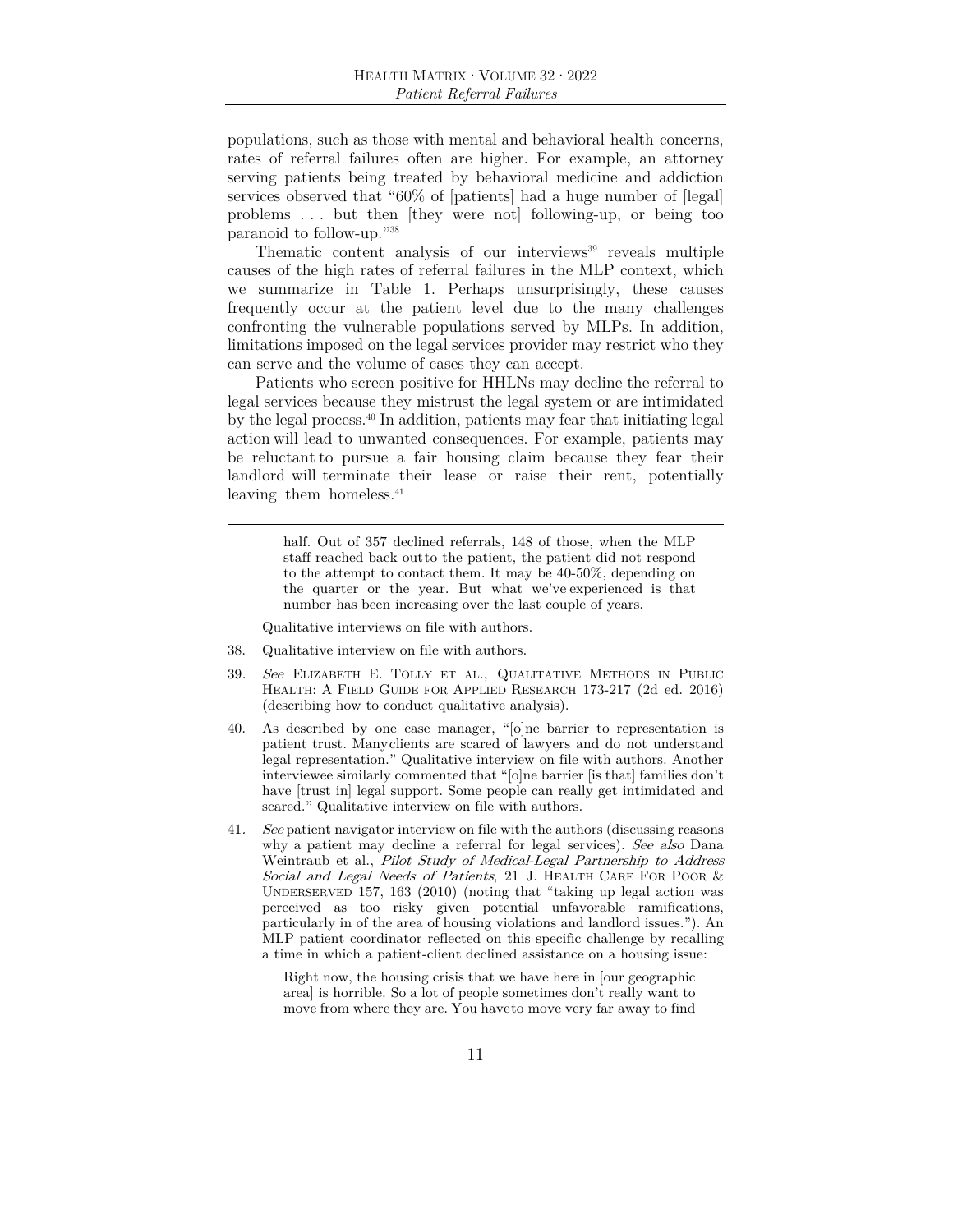Interviewees also noted that undocumented immigrants frequently fear deportation should they pursue legal action against others.42

After accepting a referral for legal services, some patients subsequently do not respond to the MLP attorney's initial outreach or follow-up contacts. This often stems from patients feeling overwhelmed by other challenges in their lives, as the populations served by MLPs often struggle financially, have serious medical conditions, or face other hardships.<sup>43</sup> As explained by one MLP attorney:

I have clients not show up all the time, and I think it's mainly because of the population that we serve. They're indigent, a lot of them are transient, they have much larger issues in their life, a lot of times, than a legal issue, because of financial matters. You add to that the fact that they may have a medical condition like cancer, and that makes their legal issue seem that much smaller.<sup>44</sup>

Patients struggling with depression or other behavioral health issues also may not follow-up with the MLP attorney. As one MLP attorney noted, "I could tell you anecdotally if someone's referred and doesn't follow-up, often it's because they're overwhelmed, they're really depressed and are struggling with following through with anything."45

Several interviewees cited logistical impediments to patients meeting in-person with the MLP attorney. Transportation challenges and geographic distance underlie many referral failures. One MLP attorney underscored that these challenges are significant in rural settings:

A reason there is such a huge drop off is that so many individuals are low income They lack transportation, or they may rely on

affordable housing. . . . I had a few [patient-clients], I have actually one, she said, "No, it's alright [I don't want to pursue my housing issue]. I mean, I don't pay too much rent. I'm already used to putting cartons in the windows. But because if they kick me out, I don't know where am I [to] go."

Interview on file with the authors.

- 42. See qualitative interview of patient navigator on file with authors (commenting that when she discusses with patients legal assistance for their immigration or housing issues, "they think, oh what happens if they kick me out?").
- 43. See qualitative interview with MLP attorney on file with authors ("If there's a higher need, they are not connecting.").
- 44. Qualitative interview of MLP attorney on file with authors. Another interviewee similarly commented on the difficulty connecting with patients who are suffering from depression and have stopped answering the phone. See qualitative interview on file with authors.
- 45. Qualitative interview on file with authors.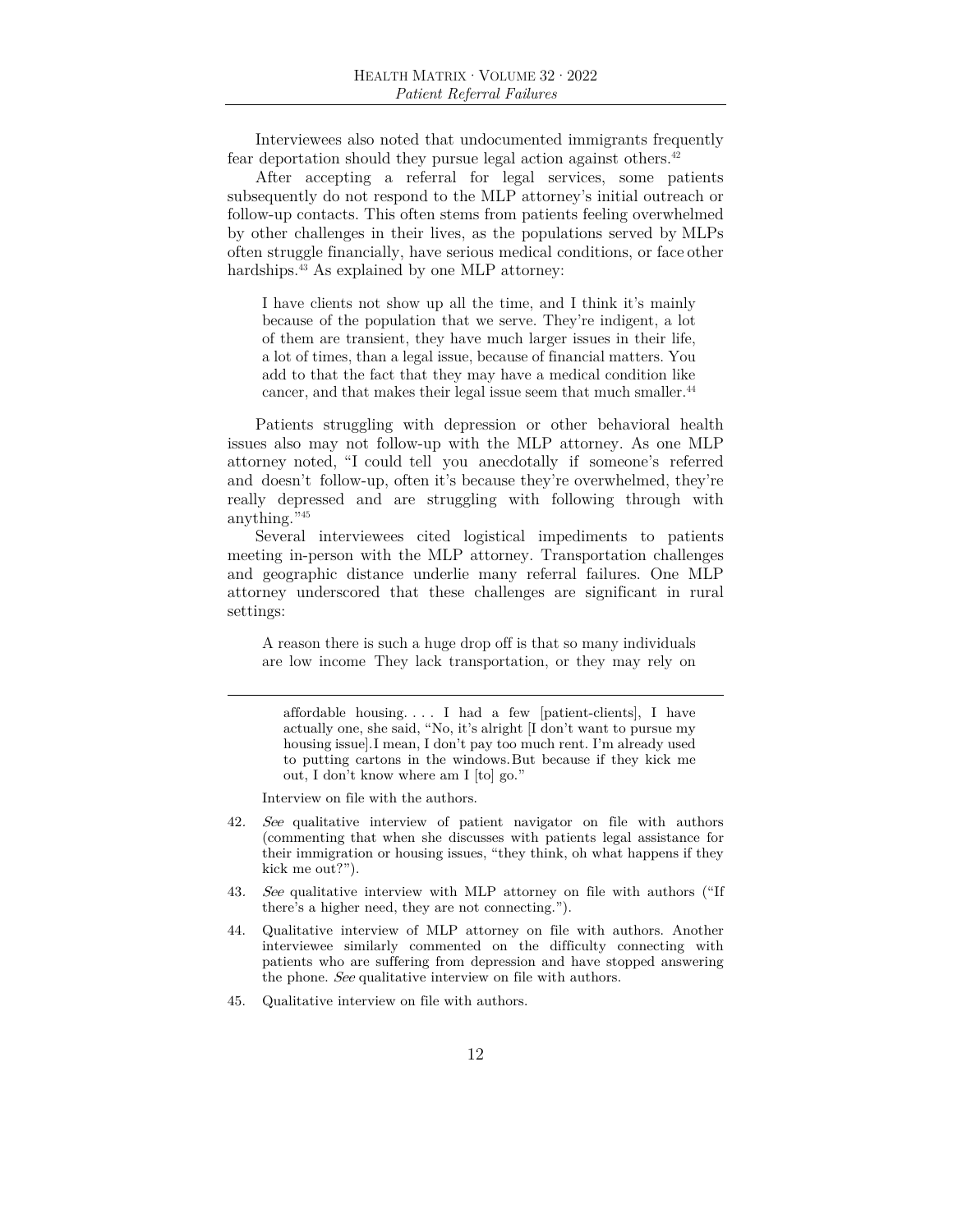someone to bring them. They may not have money to pay for their cab to get to our office. And then we are so rural in our MLP setting that there is a huge lack in public transportation resources out there.46

Similarly, patients unable to take time off from work may forego legal services for their HHLNs. As one attorney observed, "[If patients] don't have time off from [their] job to come to the doctor's [they're] not going to take the time to go to one more service . . . Even when we say, 'We'll call you. We can do this by phone,' those tend to be the folks who no-show."47 Interviewees also reported that sometimes MLP attorneys fail to connect with a patient because the patient's contact information is no longer valid. This occurs more frequently with vulnerable populations, as they often are transient and do not have a consistent address, or their financial woes result in cell phones being turned off.<sup>48</sup>

Finally, some causes of referral failure stem from limitations that constrain the legal services provider. Many interviewees reported that understaffing prevents their MLP's legal team from serving all patients with HHLNs, and that they therefore must limit the number of cases they accept.49 Moreover, understaffing can cause delays in the legal team contacting patients referred for legal services, increasing the chance that these individuals will not follow through with legal representation. As explained by one attorney, patients should be contacted quickly while they "are still mindful, and the legal need is probably still relevant and current."50 MLP attorneys also report that they cannot accept certain cases when they either lack the relevant legal expertise<sup>51</sup> or their funding

- 46. Qualitative interview on file with authors.
- 47. Qualitative interview on file with authors.
- 48. Qualitative interviews on file with authors ("Well, given who our clients are, once they leave, sometimes their cellphone is shut off or they didn't have, they weren't at home, so they didn't get our messages;" "[a]ll we had was the phone number. If the phone number was no good anymore, we couldn't reach them.").
- 49. Illustrative comments from interviewees include the following:

Resource limitations can impact the number of cases a legal partner can take on. Lack of resources is a barrier to expanding services . . . .

I don't go to sleep. This last year, I slowed down and didn't take as many cases and just provided technical assistance, because my paralegal and I literally get two to five calls and referrals a day.

Qualitative interviews on file with authors.

- 50. Qualitative interview on file with authors.
- 51. See qualitative interview on file with authors ("Sometimes attorneys cannot take a case because they do not have the relevant legal expertise.").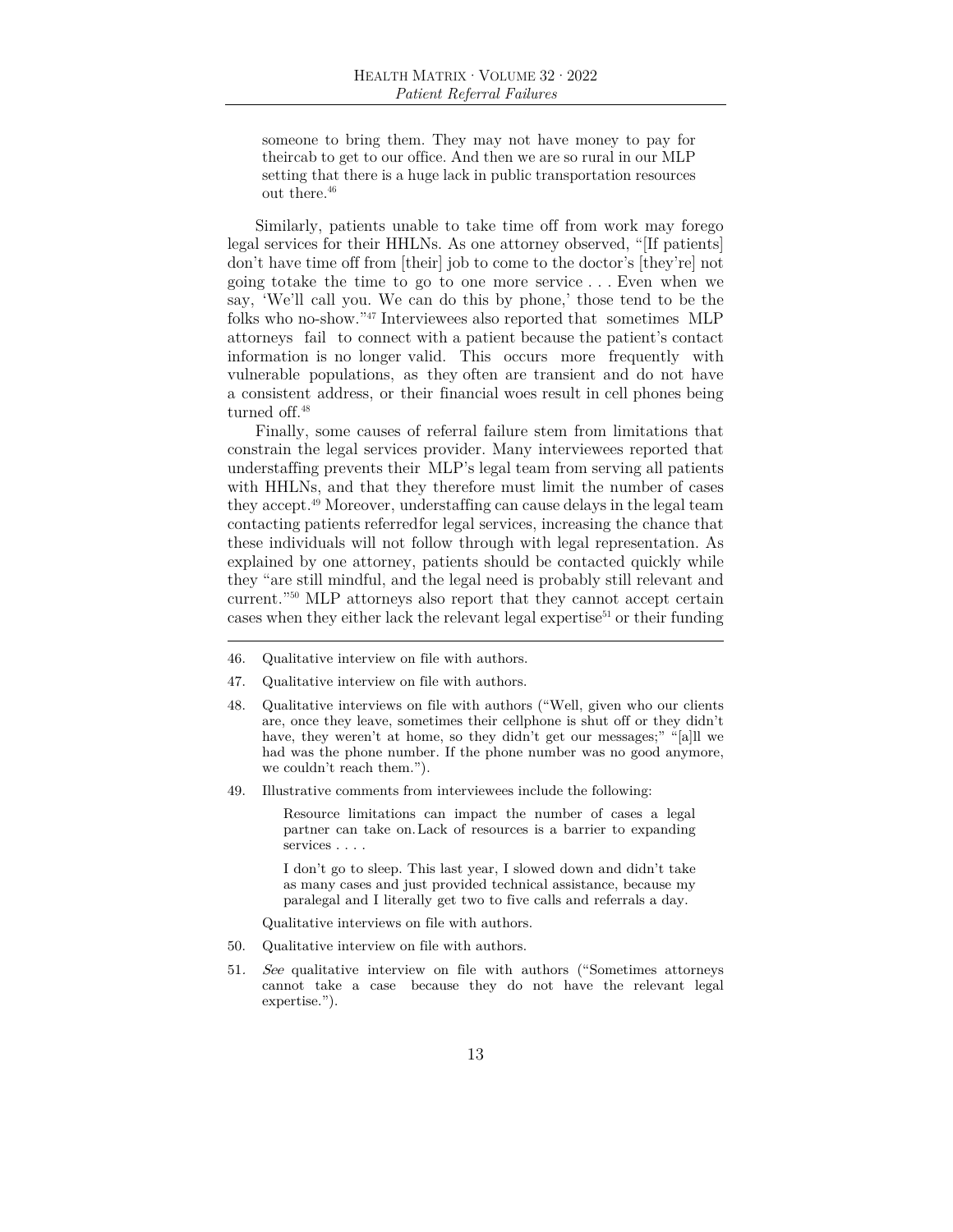source prohibits them from serving certain individuals, such as undocumented immigrants or individuals with incomes above eligibility thresholds.<sup>52</sup>

| Point of Breakdown                                    | Cause                                                                                                                        |
|-------------------------------------------------------|------------------------------------------------------------------------------------------------------------------------------|
| Patient Declines Referral to<br><b>MLP</b> Services   | Patient Does Not Trust or is Fearful of<br>the Legal System or Does Not<br>Understand the Process of Legal<br>Representation |
| Patient Fails to Follow-<br>Through with the Referral | Patient Unable to Prioritize HHLN<br>Over Competing Demands or<br>Struggling with Mental Health Issues                       |
|                                                       | Patient Faces Logistical Impediments<br>to Meeting with Attorney                                                             |
|                                                       | Attorney Unable to Contact Patient                                                                                           |
|                                                       | Attorney Unable to Timely Follow-Up<br>with Referred Patient                                                                 |
| Attorney Unable to Accept<br>Referral                 | Attorney Cannot Meet Demand for<br>Legal Services                                                                            |
|                                                       | Attorney Lacks Relevant Legal<br>Expertise                                                                                   |

| Table 1: Causes of MLP Referral Failures |  |  |
|------------------------------------------|--|--|
|                                          |  |  |

<sup>52</sup>. See qualitative interview on file with authors ("Attorneys may not be able to represent certain kinds of cases as a result of their funding structures."). In particular, certain statutory and regulatory restrictions apply to legal services providers who receive federal funding from the Legal Services Corporation, limiting the type of cases and clients eligible for representation. See generally 45 C.F.R. § 1609.2(a) (prohibition on fee generating cases); 45 C.F.R. § 1626 (2021) (Restrictions on Legal Assistance to Aliens); 45 C.F.R. § 1613 (2021) (Restrictions on Legal Assistance with Respect to Criminal Proceedings); 45 C.F.R. § 1611 (2021) (Financial Eligibility).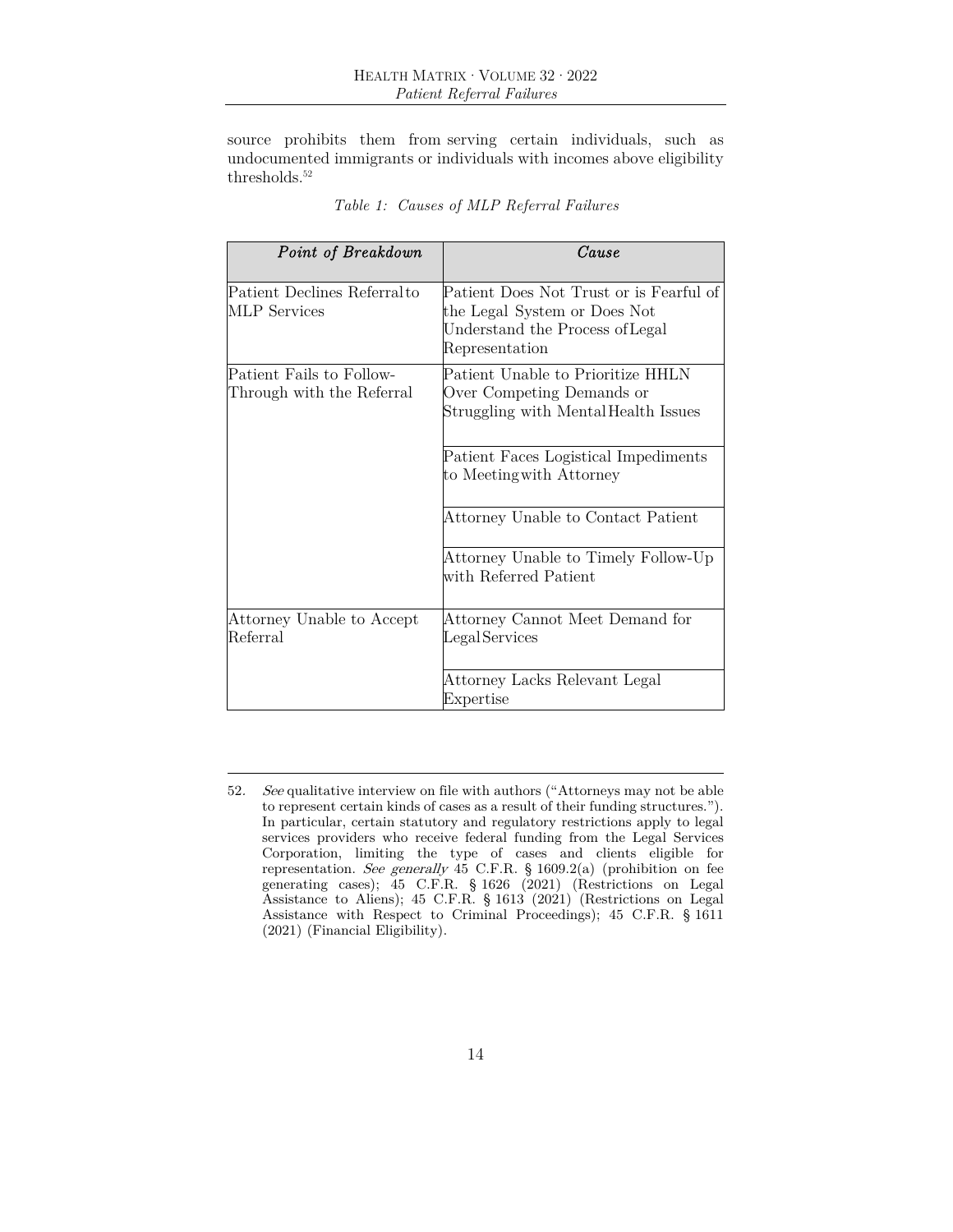| Funding Source Constrains Cases    |
|------------------------------------|
| Attorney Can Accept and Patient is |
| Ineligible                         |
|                                    |

## *B. Reducing MLP Referral Failures*

Although no MLP can completely eliminate all referral failures, interviewees identified concrete steps that health care organizations and their legal partners can take to reduce referral failures. We summarize these steps in Table 2.

Interviewees repeatedly highlighted how active engagement from the health care organization can improve the rate of successful referrals to the MLP attorney. In particular, trusted care team members such as social workers, community health workers, and patient navigators can address patients' suspicions or fears about attorneys and the legal process. For example, a patient navigator we interviewed explained that she helps patients understand who the MLP attorney is, that at the initial meeting the attorney and patient are "only talking" so that the attorney can give legal advice, and that the attorney will not take any action without the patient's approval.53 Health care organizations also can improve referral success rates by following-up with referred patients by phone or at subsequent medical appointments to confirm that the patient connected with the attorney and, if not, encourage them to do so.54 Interviews further reported that when a patient is overwhelmed with other concerns or too depressed to deal with any legal issues at the moment, care team members can alert MLP attorneys of the need to step back until the client is ready for legal assistance.<sup>55</sup>

And one of the things we currently do is tell the referral source, "We can't reach this person, we can't contact this person." Occasionally we get a referral again because the person has come back to their primary care doctor or their specialist. Because that referral source will talk to them again about the legal issue.

- MLP attorney interviews on file with the authors.
- 55. As explained by the patient navigator,

[S]ometimes when you have the mentality as a [lawyer], you only thinking about what is the need, what is supposed to happen. But sometimes we kind of slow down and meet with the family. I think it's good to let the legal know that now they kind of have to step out away from the family. Sometimes I have to let them know, you know, Mom is having this emotional crisis right now. She's not ready to talk. Can you give us a little bit of time? And like

<sup>53.</sup> MLP interview on file with the authors ("[L]egal is not going to do nothing if you don't approve [it] to them. You [are] only talking and you [are] only getting advice.").

<sup>54.</sup> As explained by an MLP attorney,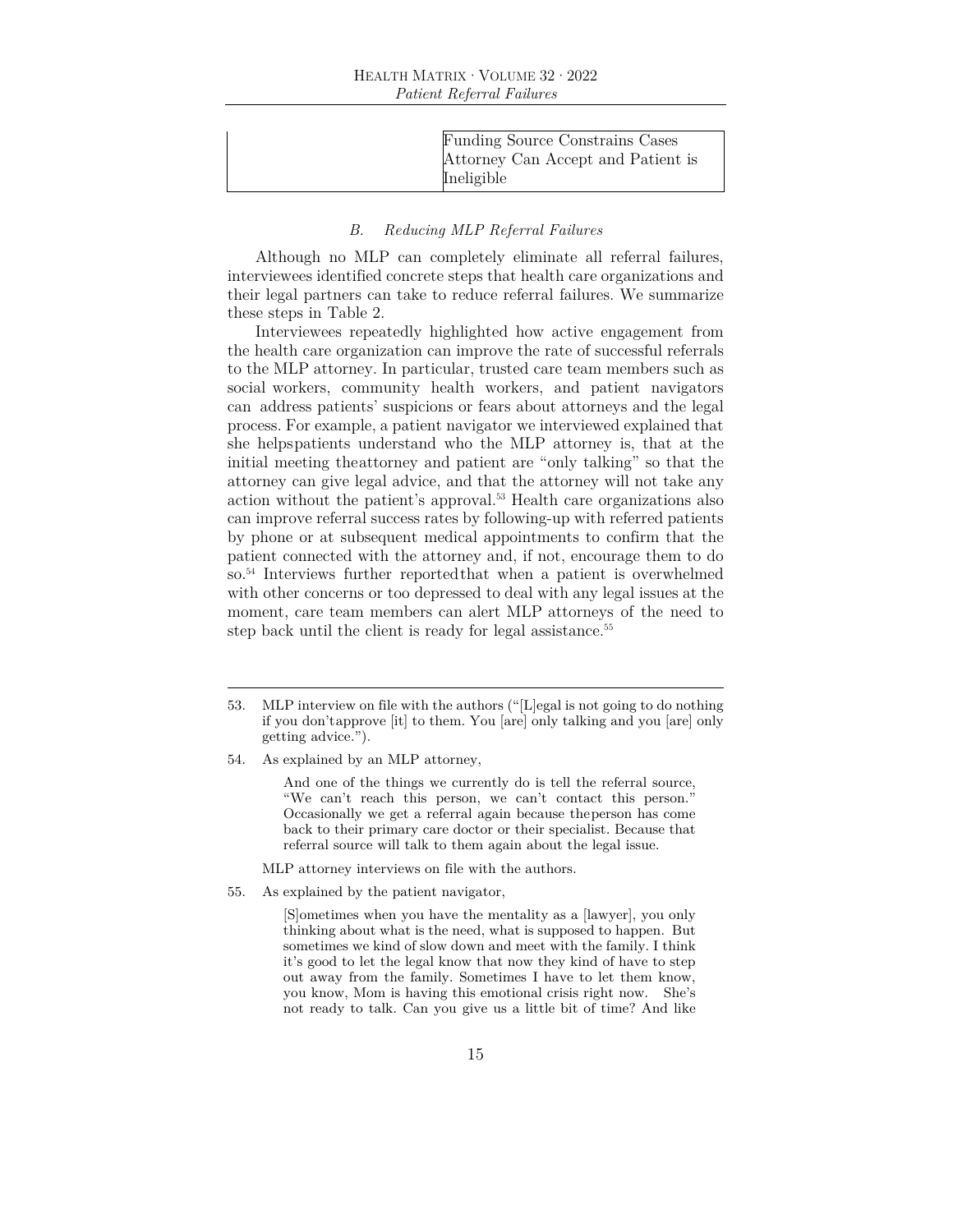Interviewees also described ways in which a health care organization can help the MLP attorney connect with a patient. MLP attorneys have greater success connecting with referred patients when their health care partner shares multiple points of contact, such as the patient's alternative phone numbers or addresses where letters of introduction can be sent.56 In addition, some health care organizations proactively help the MLP attorney locate patients whose addresses or phone numbers have changed.57 Health care providers can also give patients written materials that include the MLP attorney's contact information so that the patient can directly reach out to the attorney.58 These supportive steps make it less likely that the MLP attorney will simply close the case if unable to find the patient or the patient does not respond to the attorney's outreach.<sup>59</sup>

MLPs can lessen patients' mistrust of lawyers and the legal process by purposively creating the appearance that the legal services are part of the continuum of care offered by the health care organization. For example, the MLP attorney can use a phone number with the same area code and first three digits as the health care partner or the same email address, as patients are more likely to answer the phone or respond to email when they recognize the caller's phone number or

> they understand now. Before it was like, we [were] calling [the patient], no answer.

Interview with patient navigator on file with the authors.

56. As explained by one interviewee,

They developed different ways to try and make the contact quicker and more direct, like getting alternative phone numbers. At first we didn't get the actual written address. We just got the phone numbers. We couldn't send a letter saying, "Hey we've been trying to get in touch with you." We've ironed that out and that's increased the number of cases.

MLP attorney interview on file with the authors.

- 57. See MLP attorney interview on file with the authors ("We go back to the medical team and try to come-up with other ways to find the client and to connect with them.").
- 58. See qualitative interview on file with the authors ("We created a postcard as well. So when a patient receives a referral, or consents to a referral, they also get the phone number and the email so that they can reach out to the lawyers directly if they aren't able to connect with a call that's coming from Legal Aid lawyers.").
- 59. When a patient is unresponsive to the attorney's follow-up, many MLP attorneys simply close the file and move on to other matters. An attorney described this by saying, "I would love to say that every single referral that I get I make contact with, but that's absolutely not the case. How do we deal with that? I call them twice, and I leave two voice mails. If they don't call me back, I move on." Qualitative interview on file with authors.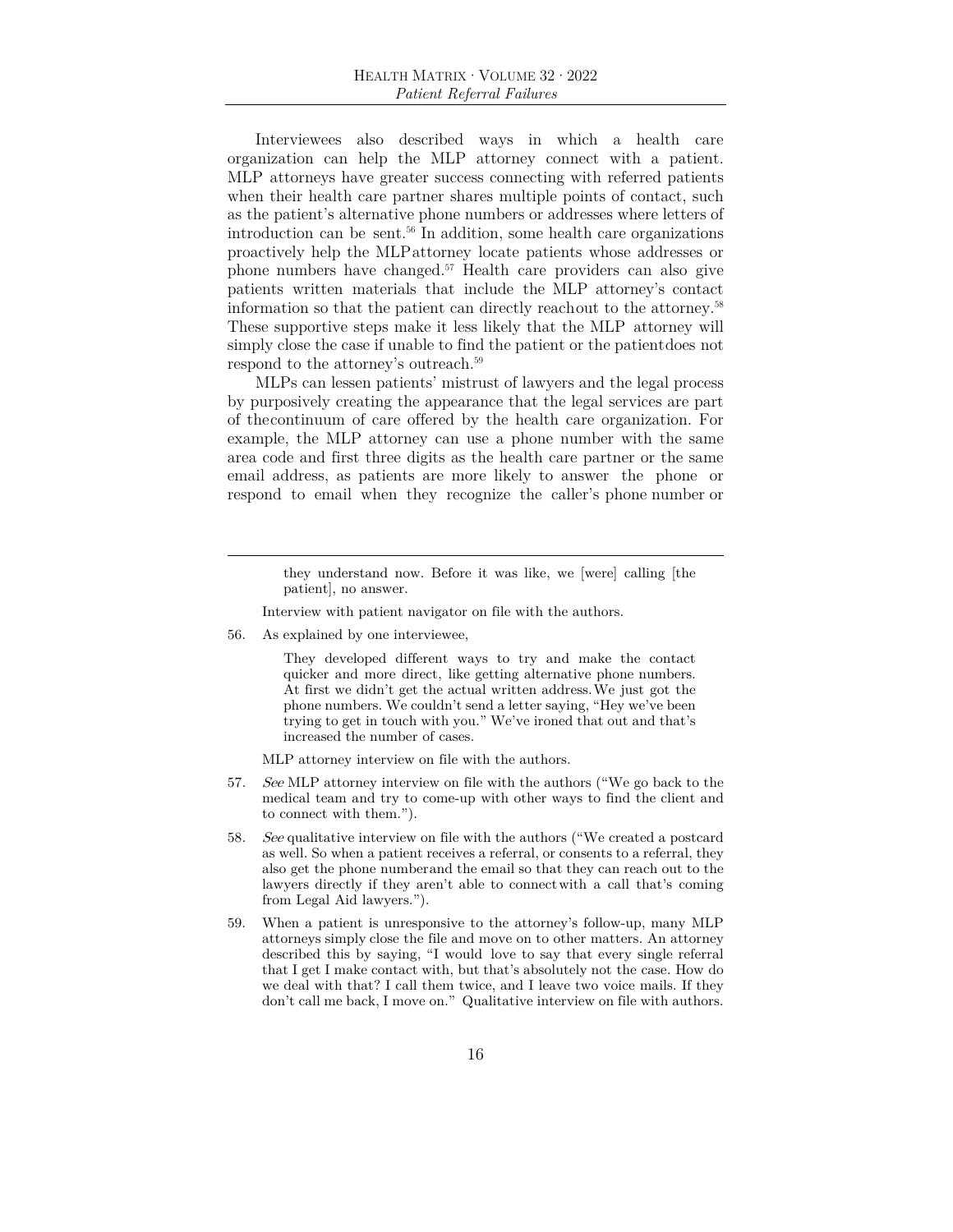email address.<sup>60</sup> Similarly, having the health care partner's schedulers call patients and schedule appointments with the MLP attorney builds on patients' familiarity with and trust in their health care provider.<sup>61</sup> Arranging for patients to meet with the MLP attorney at the health care partner's clinical site also increases the likelihood of patient engagement.62 Because the clinical site is a familiar and safe space for many patients, patients who meet with the MLP attorney on-site may be less mistrustful of or intimidated by the attorney.63 In addition, meeting with the attorney at the clinical site may be more convenient for patients who cannot easily travel to the attorney's office.64 Co-locating the legal and medical services also may reduce the lag time between the referral and initial patient-attorney contact. As explained by an MLP attorney we interviewed

[T]he attorney for the MLP needs to be onsite and to be accessible at the time a client's being interviewed [by the medical partner], so there would be less loss of clients  $\dots$  [I]f the attorney's embedded they are there when the client, the patient, is

- 60. See MLP social worker interview on file with the authors (noting that patients are more likely to "answer the phone and be a lot more responsive" when the MLP attorney uses a phone number affiliated with the health care provider); MLP attorney interview on file with the authors (describing how a hospital assigned the MLP attorney an email address).
- 61. An MLP attorney whose MLP uses the medical partner's schedulers explained the benefits of doing so as follows:

[I]t's the same schedulers that they're used to talking to that call and schedule a legal appointment just like they would schedule a medical appointment. That has actually been one thing that's really helped with making that connection.

MLP attorney interview on file with the authors.

- 62. As one interviewee put it, when the MLP attorney is physically present, "the more connections you make, the stronger the likelihood of patient engagement and actual retention or connection to that service." MLP attorney interview on file with the authors.
- 63. As explained by one interviewee:

So, because they're medical homes and they're trusted places, the attorney is able to bridge that distrust issue [ . . . ] They can drop in and they're dropping into a place that I think feels safer to them than a legal office,  $[\ldots]$  that was really one of the ways we're innovating and saying, "We've got a community that really distrusts legal systems. They have legal problems. What can we do to use the good feelings you've created to help them with those problems which are going to help them to be healthier people?"

Interview on file with the authors.

64. See qualitative interview on file with the authors ("We really believed that the [attorney's] office needed to be an elevator ride away, not a bus and a train ride away. It'd break down a lot of barriers for patients to be able to be seen.").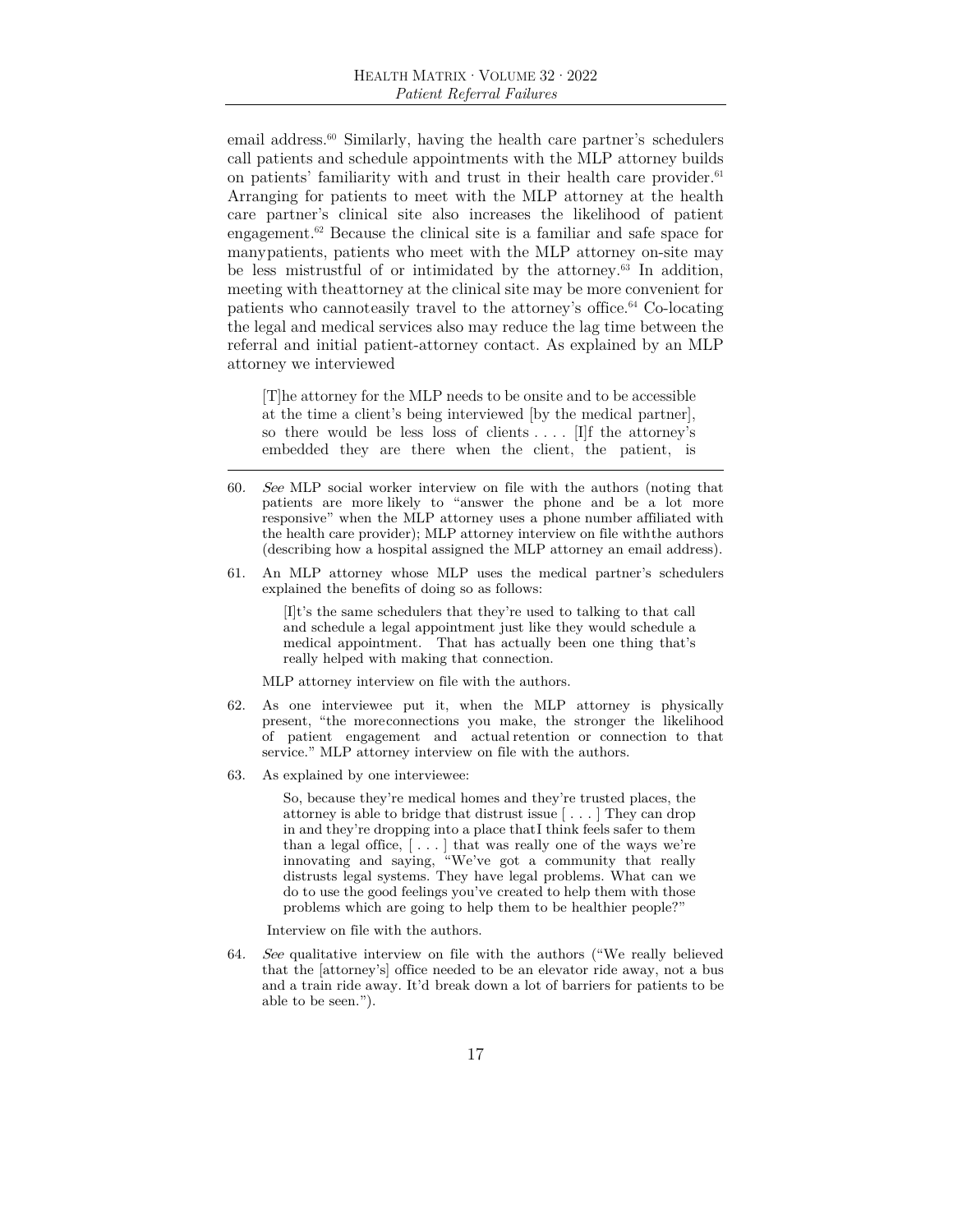interested in talking about the problem . . . . Sometimes if you don't catch them at the moment that they're ready to deal with a particular issue, then you're not going to catch them at a later point in time.65

Scheduling a legal consultation during a patient's next medical appointment also decreases referral failures by simplifying the process for meeting with the MLP attorney.<sup>66</sup> Alternatively, if the MLP attorney cannot physically be onsite to meet with a patient, an interviewee suggested that the MLP attorney could consult with a patient during their medical visit via video conferencing.67

Finally, MLPs can take various steps to mitigate the resource limitations on the legal side that contribute to referral failures. In some MLPs, paralegals, rather than attorneys, conduct the initial outreach to referred patients, reducing the lag time between the referral and initial patient contact.68 This also gives MLP attorneys more time to focus on substantive legal issues.69 For MLPs that offer legal services on-site in the clinical setting, MLPs can use paralegals or law students to expand their on-site presence, making it more likely that patients will connect with the MLP the day they request a legal referral or during their next visit for clinical care.<sup>70</sup> MLP attorneys can also lessen the

- 65. Another MLP attorney similarly emphasized the importance of quickly connecting patients to legal services: "I think our experience has been trying to connect people same day in the moment, like I'm going to walk you to the lawyer's office . . . to make sure that you connect on that issue." MLP attorney interview on file with the authors.
- 66. One MLP attorney we interviewed emphasized this point:

[W]e just really leaned into the processes and, as much as we can, the workflow that exists rather than making this some kind of special thing that requires and feels like, for the patient, that it's going to require a whole lot of effort.

MLP attorney interview on file with the authors.

- 67. See MLP attorney interview on file with the authors ("No, we [the MLP attorneys] did not video conference. I think that's a tactic to be considered if the lawyer is not embedded [at the clinical partner].").
- 68. MLP interview on file with the authors.
- 69. One interviewee noted that when the initial demand for legal services resulted in an unmanageable volume of referrals, her MLP hired a paralegal to contact patients. The attorney explained that "[At the beginning] everybody was a first-time client. Our attorney was overwhelmed with referrals. It was very hard for us to get out from underneath all the initial referrals, to make all those client contacts at once." MLP interview on file with the authors.
- 70. For example, the clinical professor for a law-school-based MLP explained that she schedules law students to be present whenever the clinic is seeing patients, as this allows for a legal services consult "as a part of the outpatient visit." MLP attorney interview on file with the authors.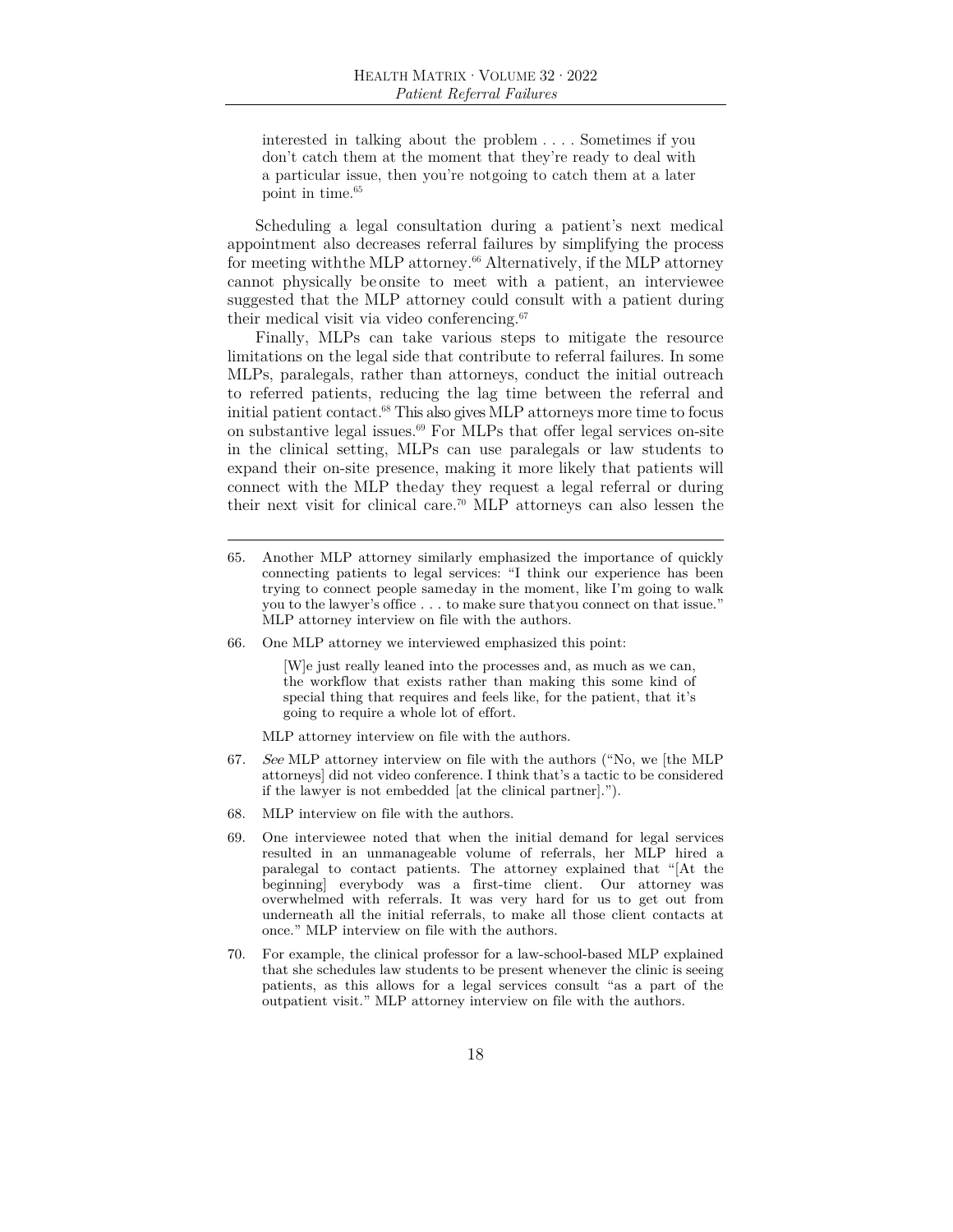time spent on inappropriate referrals by training the health care team on the types of patient issues for which the attorney can and cannot provide legal assistance.71 In addition, MLPs can maintain a network of pro bono attorneys to whom the MLP attorney can refer cases that they are unable to accept due to competing demands, lack of relevant legal expertise, or eligibility restrictions.72 When the funding source restricts who the MLP attorney can accept as a client, the health and legal partners can find alternative funding sources that do not impose eligibility criteria.73 Alternatively, the health care organization can partner with additional legal services organizations that can assist those patients the legal aid partner must turn away.74

- 71. See MLP attorney interview on file with authors (commenting that when the MLP attorney is "getting referrals for things that aren't actually legal issues or are for areas of law that we're not able to assist on," they go back to the health care partner and do "more targeted trainings"
- 72. One attorney noted that "[A local law firm] also provides the hospital with some funding for my program, because the hospital gives them tons of business around health law issues. That's been a really nice partnership, and they've taken a few cases of guardianship, which I don't really do, and they do guardianship." However, she also cautioned that pro bono attorneys can also take considerable training and oversight to ensure quality. "If you're going to give a case to someone pro bono, you want to make sure the quality is good. So you supervise, and you read stuff,  $[\ldots]$ , because they don't know the content law the same way we do, because it's very nuanced. [ . . . ]" MLP attorney interview on file with authors.
- 73. For example, one legal aid attorney we interviewed explained that her MLP avoids eligibility restrictions by obtaining funding from third parties: "[A]ll of our funders have said, 'Do not screen for income eligibility or resources or whatever else, we want you to help our patients. We're serving them all so can you all do the same." MLP attorney interview on file with authors.
- 74. In response to a question about restrictions to representation, one physician explained that by partnering with multiple legal partners, it reduces the number of patient-clients that must be turned away based on funding restrictions. This MLP physician elaborated, stating, "That's why we have four legal partners. I think the main thing we don't take is really criminal cases because none of the civil agencies do criminal cases. We pretty much do everything else. We haven't encountered a situation yet that I know of that between the four they can't handle it." Physician interview on file with the authors.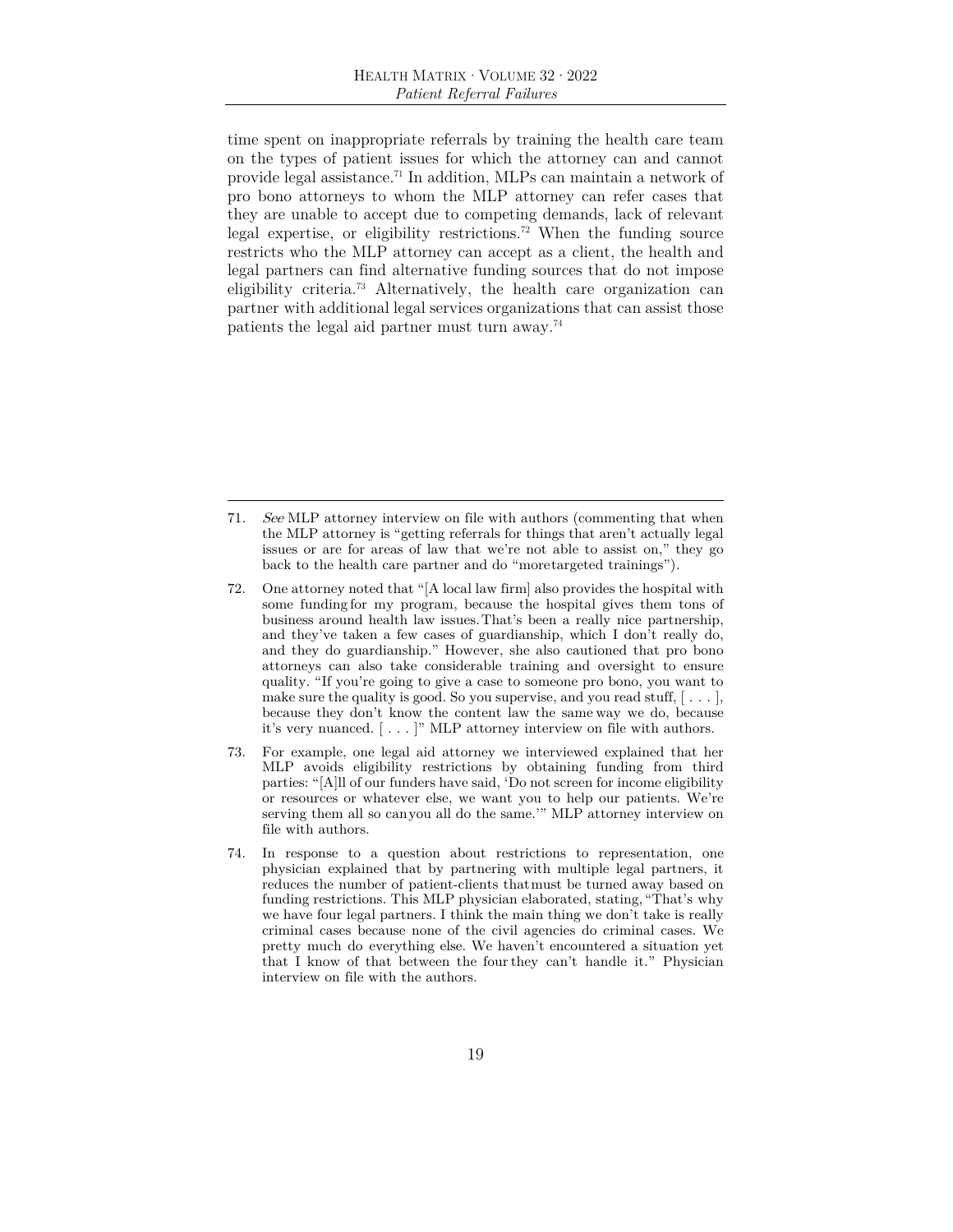| $Method*$                                                                                            | Causes Addressed                                                                                                                   |
|------------------------------------------------------------------------------------------------------|------------------------------------------------------------------------------------------------------------------------------------|
| Help Patients Understand<br>Legal Representation                                                     | Patient Does Not Trust or is Fearful<br>of the Legal System or Does Not<br>Understand the Process of Legal<br>Representation       |
| When Patient is Not in a<br>Position to Participate in<br>Representation                             | Communicate with Legal Team Patient Unable to Prioritize HHLN<br>Over Competing Demands or<br>Struggling with Mental Health Issues |
| Obtain Multiple Contact<br>Numbers and Addresses from<br>Patient as Part of Referral<br>Process      | Attorney Unable to Contact Patient                                                                                                 |
| Provide Patients with Written<br>Materials about the Referral<br>Process and Next Steps              | Attorney Unable to Contact Patient                                                                                                 |
| Ask Patient if Connected with<br>Attorney During Follow-Up<br>Phone Calls or Medical<br>Appointments | Attorney Unable to Contact Patient                                                                                                 |

*Table 2: Solutions that Reduce Referral Failures*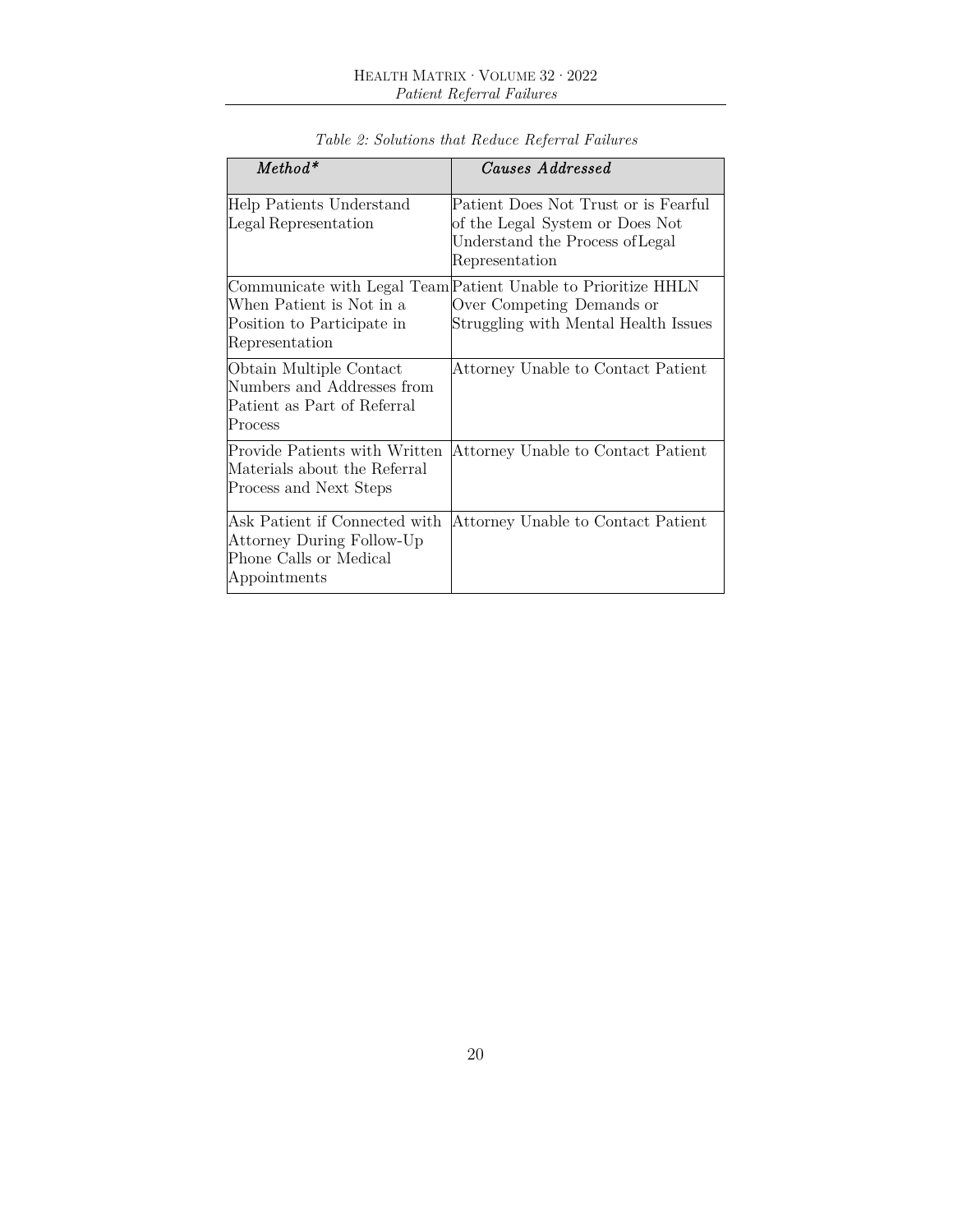| $Method*$                                                          | Causes Addressed                       |
|--------------------------------------------------------------------|----------------------------------------|
|                                                                    |                                        |
|                                                                    |                                        |
| Create the Appearance of Cohesion Patient Does Not Trust or is     |                                        |
|                                                                    | Fearful of the Legal System;           |
|                                                                    | Attorney Unable to Contact             |
|                                                                    | Patient                                |
| Attorney Meets with Patients at                                    | Attorney Unable to Contact             |
| Clinical Site                                                      | Patient; Patient Faces Logistical      |
|                                                                    | Impediments to Meeting with            |
|                                                                    | Attorney; Attorney Unable to           |
|                                                                    | Timely Follow-Up with Referred         |
|                                                                    | Patient; Patient Does Not Trust        |
|                                                                    | or is Fearful of the Legal System      |
| Use Paralegal/Law Students to                                      | Attorney Cannot Meet Demand            |
| Manage Initial Outreach and/or                                     | for Legal Services; Attorney           |
| Intake Consultation                                                | Unable to Timely Follow-Up with        |
|                                                                    | Referred Patient                       |
| Refer Patients to Pro Bono                                         | Attorney Cannot Meet Demand            |
| Attorneys                                                          | for Legal Services; Attorney Lacks     |
|                                                                    | Relevant Legal Expertise;              |
|                                                                    | <b>Funding Source Constrains Cases</b> |
|                                                                    | Attorney Can Accept and Patient        |
|                                                                    | is Ineligible                          |
| Find Alternative Sources of                                        | <b>Funding Source Constrains Cases</b> |
| Funding or Partner with Additional Attorney Can Accept and Patient |                                        |
| Legal Services Organizations                                       | is Ineligible                          |
|                                                                    |                                        |

## III. LESSONS FOR PROVIDER REFERRALS FOR SOCIAL SERVICES

Like other studies that have evaluated whether referred patients successfully accessed or utilized recommended services,<sup>75</sup> our research suggests that referral failures are an all-too-common occurrence. However, our research also found that health care organizations and their legal partners can achieve more successful referrals through targeted actions directed at the underlying causes of referral failures. These findings offer broader lessons for how care coordination programs that integrate health and other social services can improve their referral process, which we discuss below.

<sup>75</sup>. See Fiori et al., supra note 23 at 553 (citing studies finding high rates of referral failure among health care providers referring patients for social services).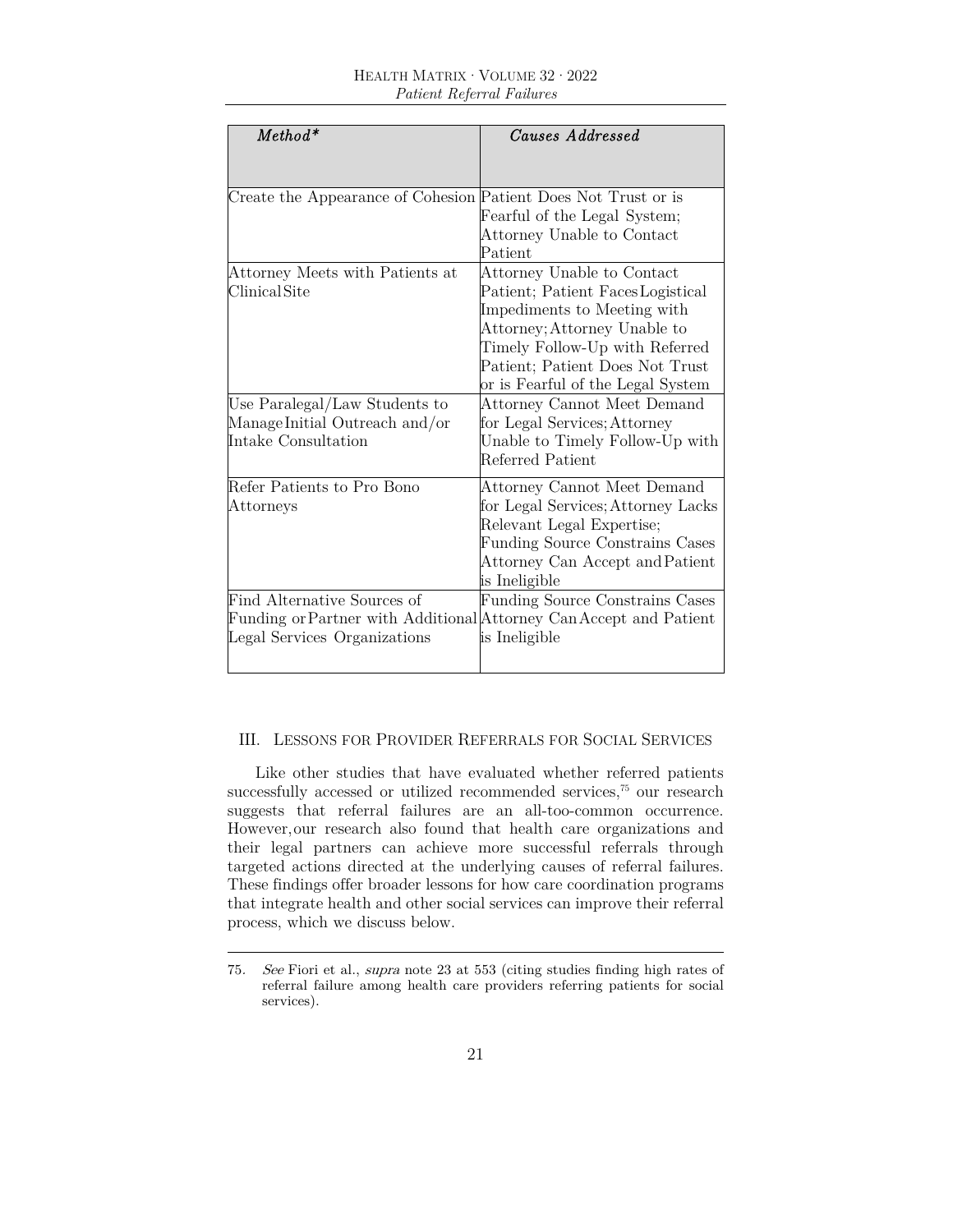#### *A. Causes of Referral Failures*

During our interviews with MLP professionals on the causes of referral failures, four recurring themes emerged. First, our research suggests that patients' perceptions of and attitudes toward lawyers and the legal system are a primary cause of patients declining or failing to follow through on a referral for legal services. Specifically, health and legal services providers believe that patients often are intimidated by or fearful of lawyers and the legal system, mistrust the legal process, or doubt that the MLP attorney can help them.76 Second, interviewees identified low patient motivation due to competing life demands, depression, or other mental health issues as a key reason for referral failures.77 Third, patients and MLP attorneys frequently fail to connect due to logistical issues such as transportation challenges, inability to take time off from work, or the patient's contact information is no longer valid.78 Finally, referral failures may be caused by limitations that constrain who or how many patients can be served by the MLP attorney.79

We believe these four themes also underlie referral failures in other contexts, and the limited research on the causes of referral failures supports this. Consistent with our first theme, prior research in the United Kingdom on referrals for social services identified mistrust, fear, and skepticism as primary causes of patients not accessing or utilizing recommended social services.<sup>80</sup> Echoing our second theme, research in

- 77. See supra notes 37-39 and accompanying text.
- 78. See supra notes 43-44 and accompanying text. See also Melissa D. Klein et al., Doctors and Lawyers Collaborating to HeLP Children – Outcomes from a Successful Partnerships Between Professions, 24 J. HEALTH CARE POOR UNDERSERVED 1063, 1067 (commenting that logistical impediments and challenges in getting in touch with patients quickly or at all results in referral failures).
- 79. See supra notes 46-49 and accompanying text.
- 80. See Keeryn Husk et al., What Approaches to Social Prescribing Work, for Whom, and in What Circumstances? A Realist Review, 28 HEALTH SOC. CARE CMTY. 309, 314 (2020) (reviewing United Kingdom studies on referring patients to non-medical, community or social activities to identify programmatic themes, including "participants' perception of the reliability of the provider of the activity."); Molly Knowles et al., Successes, Challenges, and Considerations for Integrating Referral into Food Insecurity Screening in Pediatric Settings, 29 J. HEALTH CARE POOR & UNDERSERVED 181, 186 (2018) (identifying fears of stigmatization by government agencies as a barrier to patients accepting referral for food insecurity issues); Julia Vera Pescheny et al., Facilitators and Barriers of Implementing and Delivering Social Prescribing Services: A Systemic Review, 18 BMC HEALTH SERVS. RES., 2018, at 1, 10 (reviewing studies of social prescribing for general practitioners in the United Kingdom and identifying skepticism of services' potential benefit and fears of

<sup>76</sup>. See supra note 42 and accompanying text. See also Weintraub, supra note 41.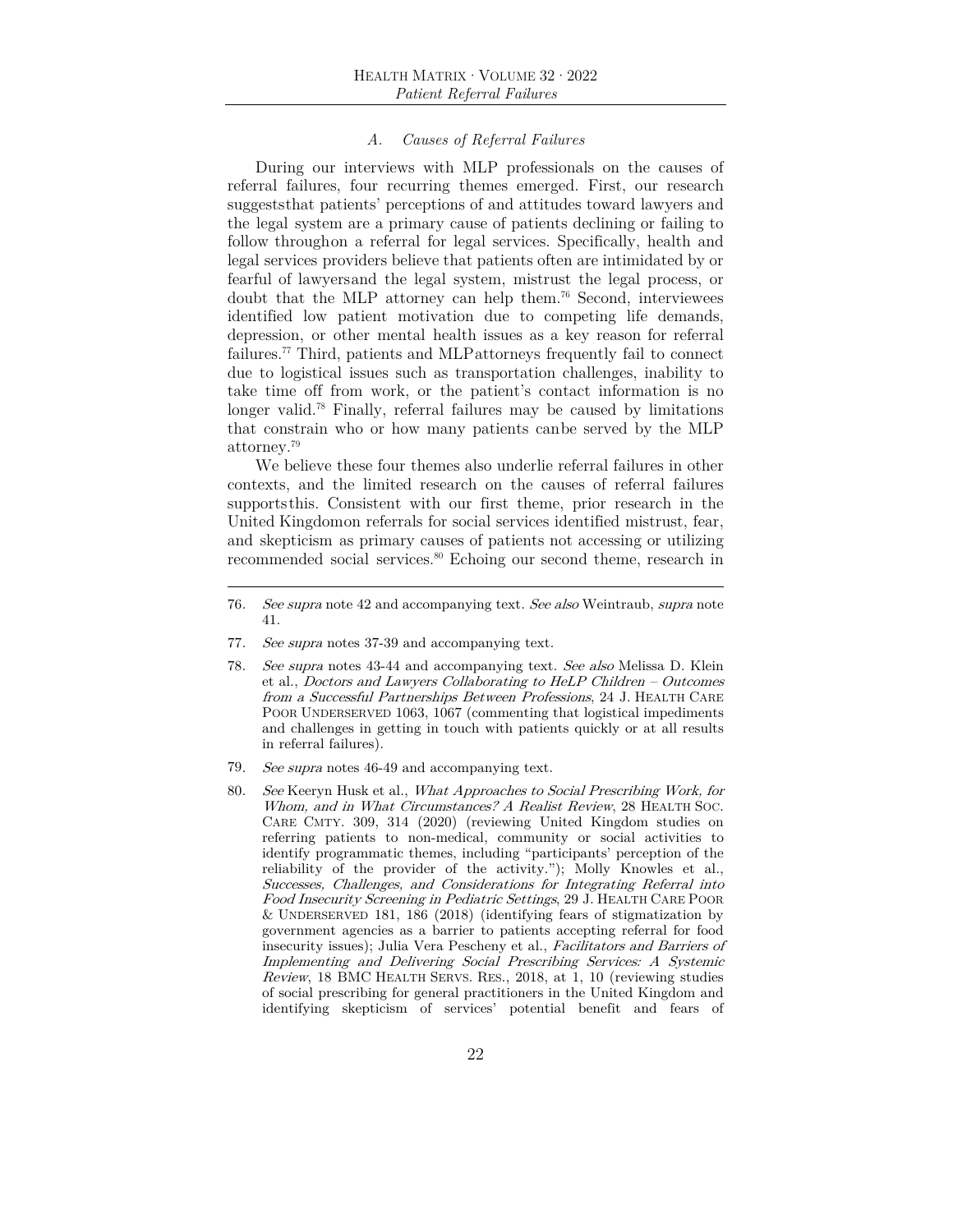both the United Kingdom and the United States has identified competing life demands and low patient motivation as reasons for referral failures. $81$ Studies also have highlighted logistical issues similar to those reflected in our third theme as causes of referral failures. $82$  Finally, one researcher flagged social services providers' limited capacity, including long waitlists and inadequate funding, as causes of referral failures.<sup>83</sup>

### *B. Strategies for Reducing Referral Failures*

The commonalities across our research and other studies identifying the causes of referral failures suggest that many of the solutions raised by our interviewees are generalizable to different contexts. In this subpart, we explain how health care organizations can reduce referral failures through facilitators that support individual patients and their families, co-locating social services in the clinical setting, minimizing the time-lag between the referral and initial patient outreach, and

stigmatization or losing welfare benefits as reasons for low patient engagement).

- 81. Pescheny et al., supra note 80 (identifying "low [patient] motivation to move from contemplation to action" and "lack of confidence" as barriers to social prescribing); Arvin Garg et al., Linking Urban Families to Community Resources in the Context of Pediatric Primary Care, 79 PATIENT EDUC. & COUNSELING 251, 253 (2010) (finding a discrepancy between families contacting a clinic's family help desk and receipt of recommended services or enrollment in recommended community resources, and stating that the discrepancy may result from low-income families' "competing demands at home"); Fiori, supra note 23, at 552 (suggesting that factors associated with low patient uptake of recommended social services includes "perceived acuity of issue relative to other life events").
- 82. See Husk, supra note 80, at 316 ("Where public transport was necessary and there were high levels of neighborhood crime, traffic, or poorly maintained streets or lighting, individuals were less likely to engage."); Knowles et al., supra note 80, at 186, 188 (barriers to referrals include "frequently changing phone numbers, lapses in phone access because of inability to pay, time constraints, and avoiding answering phone calls from unfamiliar numbers"); Garg et al., supra note 81 ("Low income families likely face multiple barriers to accessing resources, such as . . . time constraints, childcare, and transportation issues."); Pescheny et al., supra note 80 (stating that a cause of low patient engagement includes "transport issues to the prescribed services"); Rowan et al., supra note 26, at 4 (citing distance to an acceptable mental health provider, time off from work, difficulty setting appointment time, and childcare availability as barriers to depressed pregnant women linking to mental health services).
- 83. Pescheny et al., supra note 80 ("There is a risk that available services and activities in the [social services] sector may be cut below the level of service users' needs, which could hinder the delivery of [special prescribing] services. Navigators have reported difficulties to refer service users to appropriate services and activities because of reductions in scope and long waiting lists.").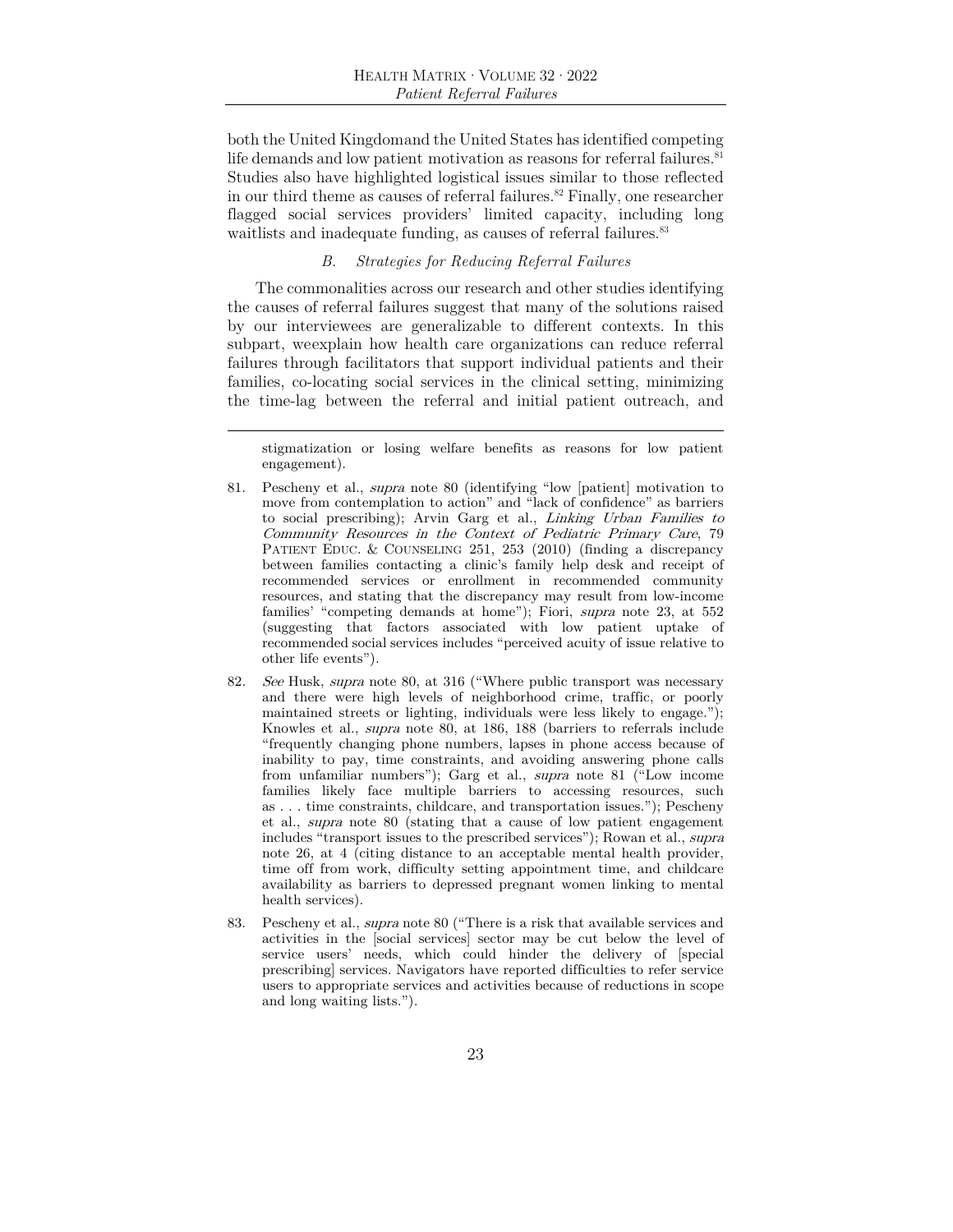addressing constraints that limit the social service provider's capacity to meet all patients in need.

Our research shows that patients are more likely to connect with an MLP attorney when the referring health care organization offers patients follow-up support and navigation services. As described in Part II, professionals such as social workers, community health workers, and patient navigators can mitigate some of the obstacles to patients connecting with MLP attorneys. These facilitators typically receive training on how to convey information in a culturally sensitive manner. Furthermore, many facilitators are members of the communities they serve.<sup>84</sup> Many patients are therefore comfortable asking facilitators questions about social services or discussing their concerns.<sup>85</sup> Consequently, in the MLP context, facilitators can be very effective in addressing patient mistrust in or fear of attorneys and the legal system, as well as helping patients better understand the process of legal representation.<sup>86</sup> In addition, when attorneys are unable to connect with a patient, facilitators can help locate the patient or assist patients with logistical barriers such as transportation.<sup>87</sup> Also, given the facilitator's familiarity with a patient's personal situation, they can alert MLP attorneys of circumstances that may delay the patients' uptake of the

- 84. Denise O. Smith & Ashley Wennerstrom, To Strengthen the Public Health Response to COVID-19, We Need Community Health Workers, HEALTH AFFAIRS BLOG (May 6, 2020), https://www.<br>healthaffairs.org/do/10.1377/hblog20200504.336184/full/ [https:// healthaffairs.org/do/10.1377/hblog20200504.336184/full/ perma.cc/D8P4-23WR] ("Given their experiences and understanding of communication needs and preferences in their communities, [community health workers] can play an important role in efforts to develop and disseminate culturally sensitive health education materials."); Richard C. Boldt & Eleanor T. Chung, Community Health Workers and Behavioral Health Care, 23 J. HEALTH CARE L. & POL'Y 1 (2020) ("Community health workers are community members trained to facilitate interactions between the health care system, individual patients, and the communities in which they are situated."); Sarah R. Arvey & Maria E. Fernandez, Identifying the Core Elements of Effective Community Health Worker Programs: A Research Agenda, 102 AM. J. PUB. HEALTH 1633, 1633 (2012) ("[B]ecause most [community health workers] are members of the communities within which they work, they are assumed to delivery health messages in a culturally relevant manner."); Jayshree S. Jani et al., Cultural Competence and Social Work Education: Moving Toward Assessment of Practice Behaviors, 52 J. SOCIAL WORK EDUC. 311, 311 (2016) (noting that social work education teaches students to be culturally competent).
- 85. Avery League et al., A Systematic Review of Medical-Legal Partnerships Serving Immigrant Communities in the United States, 22 J. IMMIGRANT & MINORITY HEALTH 163, 172 (2020). See also Shannon M. Fuller et al., Medical-Legal Partnerships to Support Continuity of Care for Immigrants Impacted by HIV: Lessons Learned from California, 22 J. IMMIGRANT & MINORITY HEALTH 212, 213 (2020).
- 86. See supra note 50 and accompanying text.
- 87. See supra note 54 and accompanying text.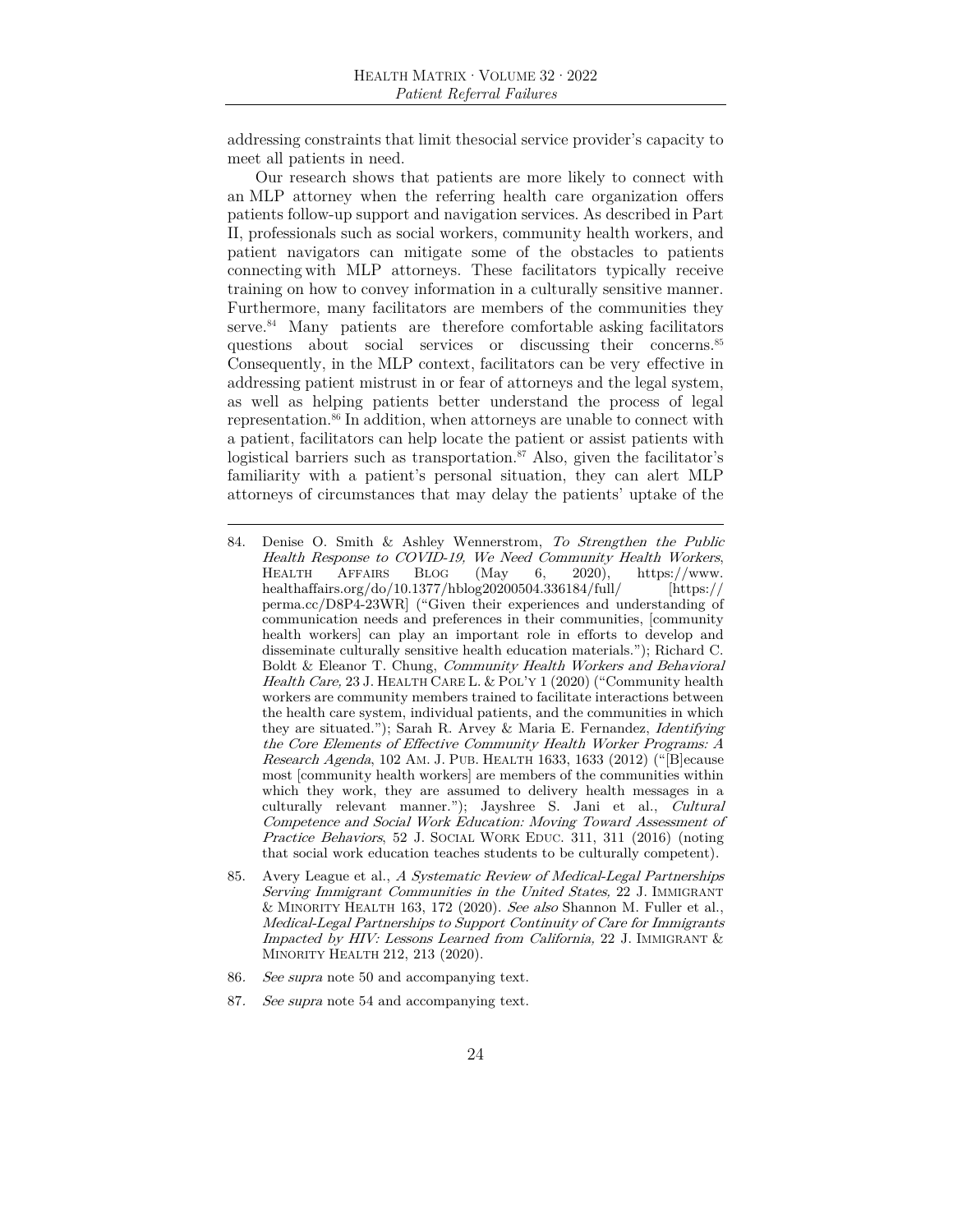MLP referral, such as the patient dealing with competing demands or mental health issues.<sup>88</sup>

We believe facilitators can similarly support patients accessing other social services recommended by the health care organization, and the limited research on referral failures in other contexts supports this. This research similarly highlights the importance of health care organizations providing patients "a supportive structure" that includes one-on-one contact with facilitators.<sup>89</sup> As explained by one author,

[S]takeholders believe in the importance of networks to facilitate and increase the likelihood of a successful social prescription, with the assumption that the converse would be true: patients who are simply given information about an opportunity will not necessarily take it up without some handholding. Thus, having someone to encourage or support [the patient] was considered central to successful referrals.<sup>90</sup>

Some researchers also emphasize that personal support from care team members can allay patients' fears or mistrust of the social care system.<sup>91</sup> In addition, facilitators can help patients better understand

- 90. Husk et al., supra note 80 (internal citations omitted). See also Janet Brandling & William House, Social Prescribing in General Practices: Adding Meaning to Medicine, 59 BRIT. J. GEN. PRAC., 454, 454 (2009) ("[P]atients who are simply given information about an opportunity will not necessarily take it up without some hand-holding . . . . [T]he most favoured among existing schemes involves the use of a 'facilitator' . . . coupled with personal support . . . for the patient in actually taking up social opportunities.").
- 91. See Husk et al., supra note 80 at 314 ("Referrers had a role to play in allaying fear . . . " by, during their consultations with the patient, reassuring patients that they "would not be expected to do anything that they were not confident about doing or which made them uncomfortable."); Knowles et al., supra note 80, at 185–86 (explaining

<sup>88</sup>. See supra note 52 and accompanying text.

<sup>89.</sup> Pescheny et al., supra note 80, at 2. See also Uwemedimo, supra note 26, at 5 (finding that culturally diverse patient families "are more likely to utilize resources provided in [social determinants of health] screening programs offering navigation and follow-up support."); supra note 52 (author interview stating that "structured contact and regular communication between [the patient] and navigators and practice staff served as a reminder for [social prescribing], [and] encouraged a higher number of referrals."); Vivian N. Emengo et al., Qualitative Program Evaluation of Social Determinants of Health Screening and Referral Program, 15 PUB. LIB. SCI. ONE 1, 7 (2020) ("[P]atient navigators appeared to be instrumental to the successful implementation of the [Social Determinants of Health screening and referral] program," and they "enabled timely coordination of referrals to community-based organizations and follow ups," and "providers seeking to create successful [Social Determinants of Health] programs would do well to well [sic] employ trained navigators and integrate them into screening, referral, and follow-up phases.").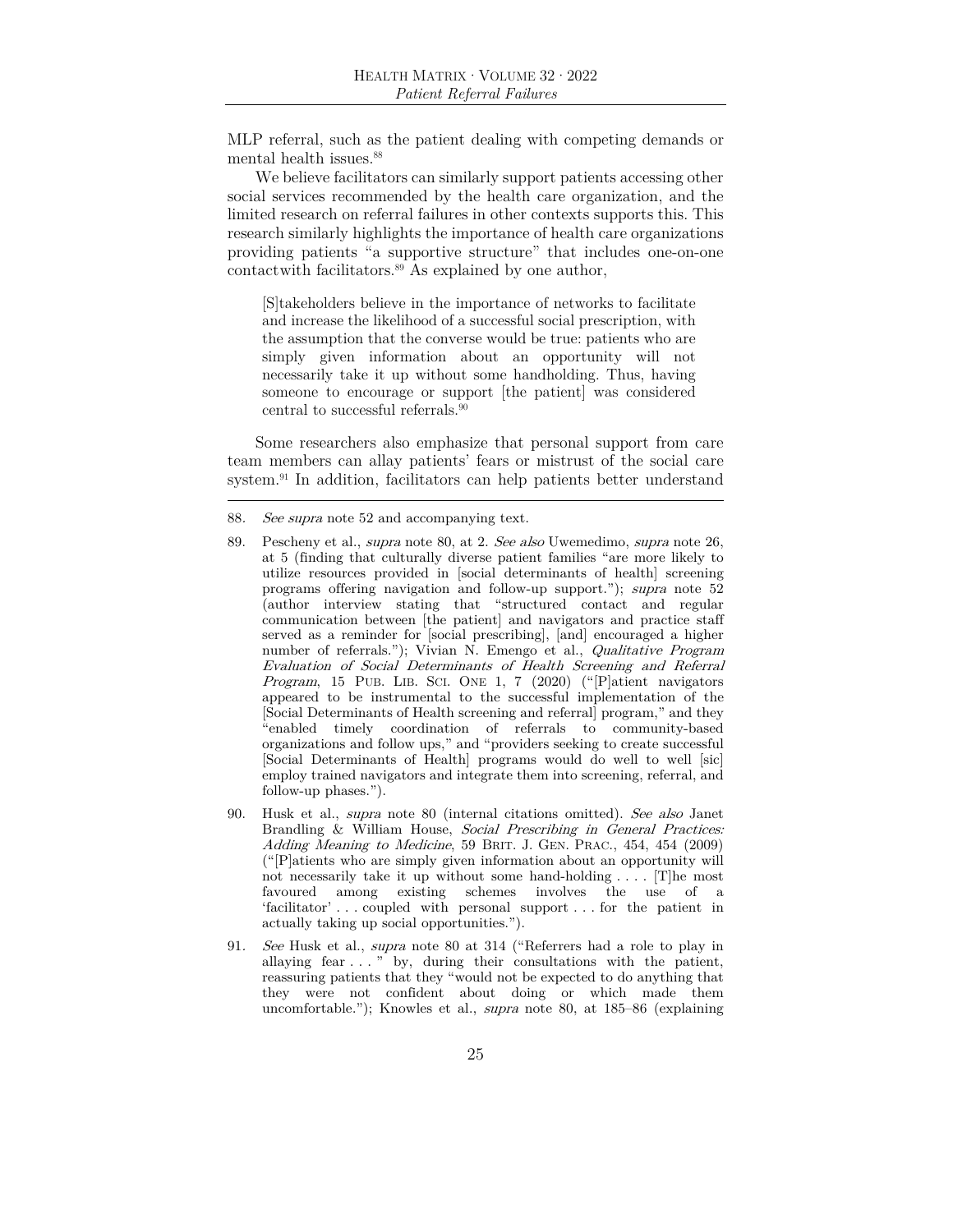the results of their social determinants screening and why they are being referred to a social services provider.<sup>92</sup> Other researchers also emphasize that facilitators can serve as "a bridge" between the health care organization and social services provider93 and that regular communication between them supports more effective delivery of social services by allowing them to address challenges as they emerge.  $94$ 

Our research on MLPs further indicates that patients referred to social services are more likely to utilize the services when they are easily accessible. As discussed in Part  $II(B)$ , many of our interviewees commented that co-locating the MLP services in the clinical setting lowers logistical barriers to patient engagement.<sup>95</sup> This finding is consistent with other literature encouraging "one-stop-shopping" for patients.96 For example, a recent study of partnerships between health care providers and financial services organizations emphasized that having the financial services professionals on-site "significantly reduced barriers to patient/client engagement and retention," as it "addressed the challenge of off-clinic-site scheduling and access for some clients."97 Another study similarly emphasized the importance of the social services provider's physical proximity to the patient, finding that

how patient navigation services supported patients applying for public assistance by addressing their concerns that government assistance offices would be unhelpful, disrespectful, and dehumanizing); Rowan et al., *supra* note 26, at 5 (suggesting that obstetrics practices employ someone on staff who can provide reassurances to pregnant women referred for mental health treatment).

- 92. Rowan et al., supra note 26, at 4 (suggesting that depressed pregnant women referred for mental health treatment would be more likely to seek treatment if they receive additional education about depression and depression treatment, including review of the depression screening tool).
- 93. Brandling & House, supra note 90, at 454. See also Rowan et al., supra note 26, at 5 (suggesting that obstetrics practices include on staff someone who could guide depressed pregnant patients and provide a bridge to a psychiatrist or psychologist).
- 94. See Pescheny et al., supra note 80, at 8 ("Regular feedback and effective communication between the navigator and service providers in the [social services] sector facilitates the implementation and delivery of SP [social prescribing] services, as it allows to react to emerging challenges and promotes shared delivery and partnership working.").
- 95. See supra note 61 (discussing co-location).
- 96. Dennis Hsieh, Remodeling the Medical Home: Integrating Safety Net Services with Healthcare Delivery, 2 L.A. PUB. INT. L.J. 16, 32–34 (2009).
- 97. Orly N. Bell et al., Medical-Financial Partnerships: Cross-Sector Collaborations Between Medical and Financial Services to Improve Health, 20 ACAD. PEDIATRICS 166, 172-73 (2020). Bell et al. found that co-locating the financial services and health care services also supported program efficiency, including ease of data sharing and providing opportunities to tailor services to the patient and health care organization's needs. Id. at 172.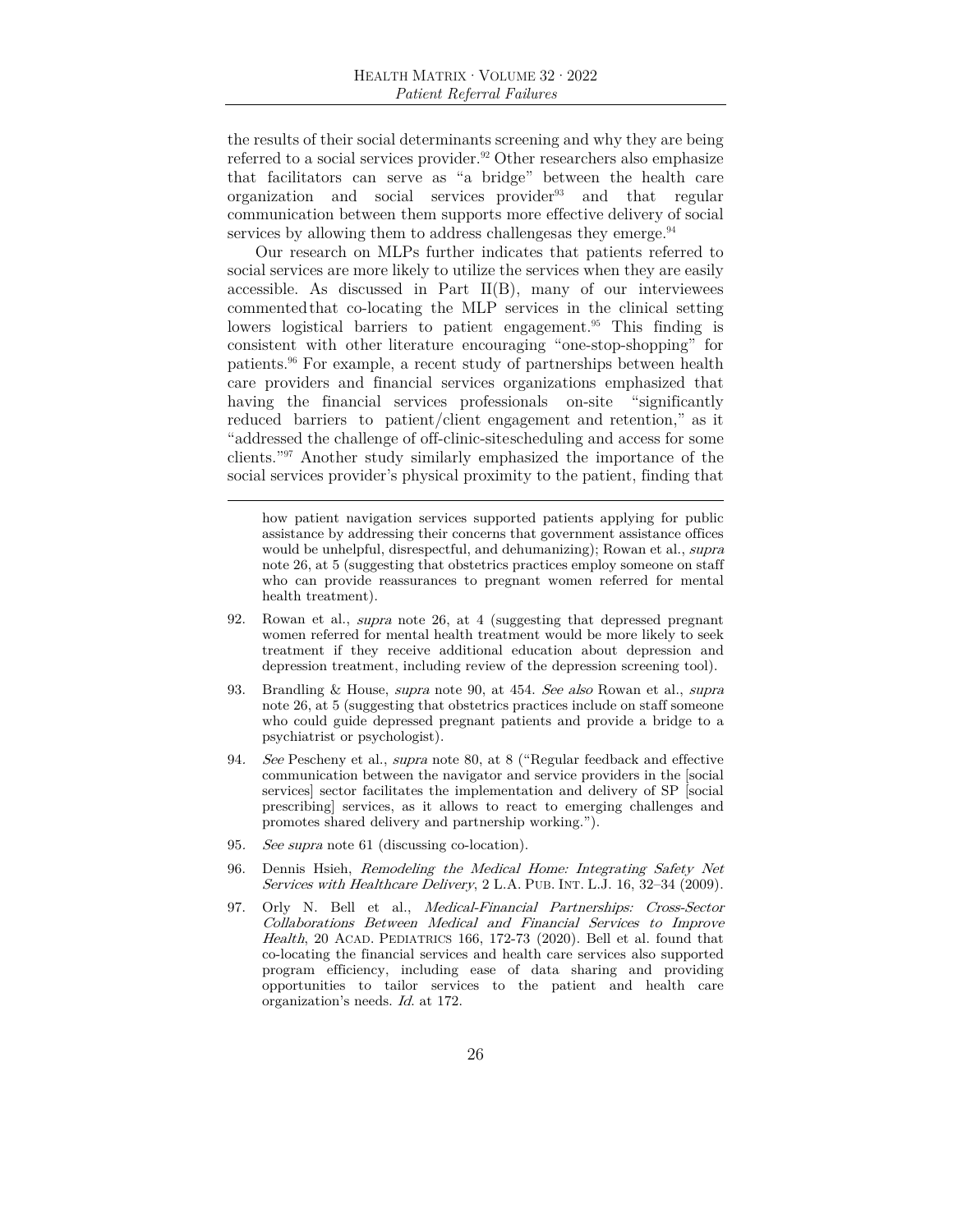"if the activity is accessible to the patient then they are more likely to attend."98

The MLP professionals we interviewed also stressed the importance of programmatic features that help minimize the time between the initial referral and subsequent outreach to the patient.<sup>99</sup> As described in Part II(B), co-locating the legal services at the clinical site not only makes these services more readily accessible for patients but can shorten the time between the referral and the MLP's initial patient contact especially if the attorney has a regular presence on-site.100 MLP attorneys facing significant demands on their time also commented that delegating initial patient outreach to paralegals or law students reduces the lag time between the MLP referral and initial patient contact.101 These findings suggest that for other social services, co-locating the social service in the clinical setting or using non-professional staff to conduct initial patient outreach similarly would minimize the lag time between the referral and follow-up contact, thereby increasing the likelihood that a patient will utilize the service.

Follow-up by a patient facilitator soon after the initial referral also promotes patients connecting with the social services provider. Although none of our interviewees mentioned this factor, one interviewee emphasized the importance of contacting referred patients when they are "still mindful" of their legal issue.102 This observation finds support in a study of social service referrals in the pediatric setting, which found higher rates of referral success when community health workers followed-up with patients within 30 days of their initial referral.<sup>103</sup>

Finally, our research highlights the importance of increasing social services providers' capacity to serve more patients in need. Some social service providers can augment their staff with volunteers. For example, similar to the support provided to MLPs by pro bono attorneys,  $^{104}$ medical financial partnerships frequently rely on financial professionals who volunteer their time.<sup>105</sup> Importantly, training the health care team about which patient issues can and cannot be addressed by the social services provider lessens the time the latter spends on inappropriate

- 100. See supra notes 65 and 69 and accompanying text.
- 101. See supra note 70 and accompanying text.
- 102. See supra note 50 and accompanying text.
- 103. See Fiori et al., supra note 23, at 551.
- 104. See supra note 72 and accompanying text.
- 105. See Bell et al., supra note 97, at 169 (table lists examples of medical-legal partnerships that use volunteer financial advisors).

<sup>98.</sup> Husk et al., supra note 80, at 315–16.

<sup>99.</sup> See supra note 65 and accompanying text. Cf. Emengo et al., supra note 89, at 8 (reporting that participants in an SDH program "were less satisfied with the legal services referral process," citing "lack of timely contact from the legal resource team").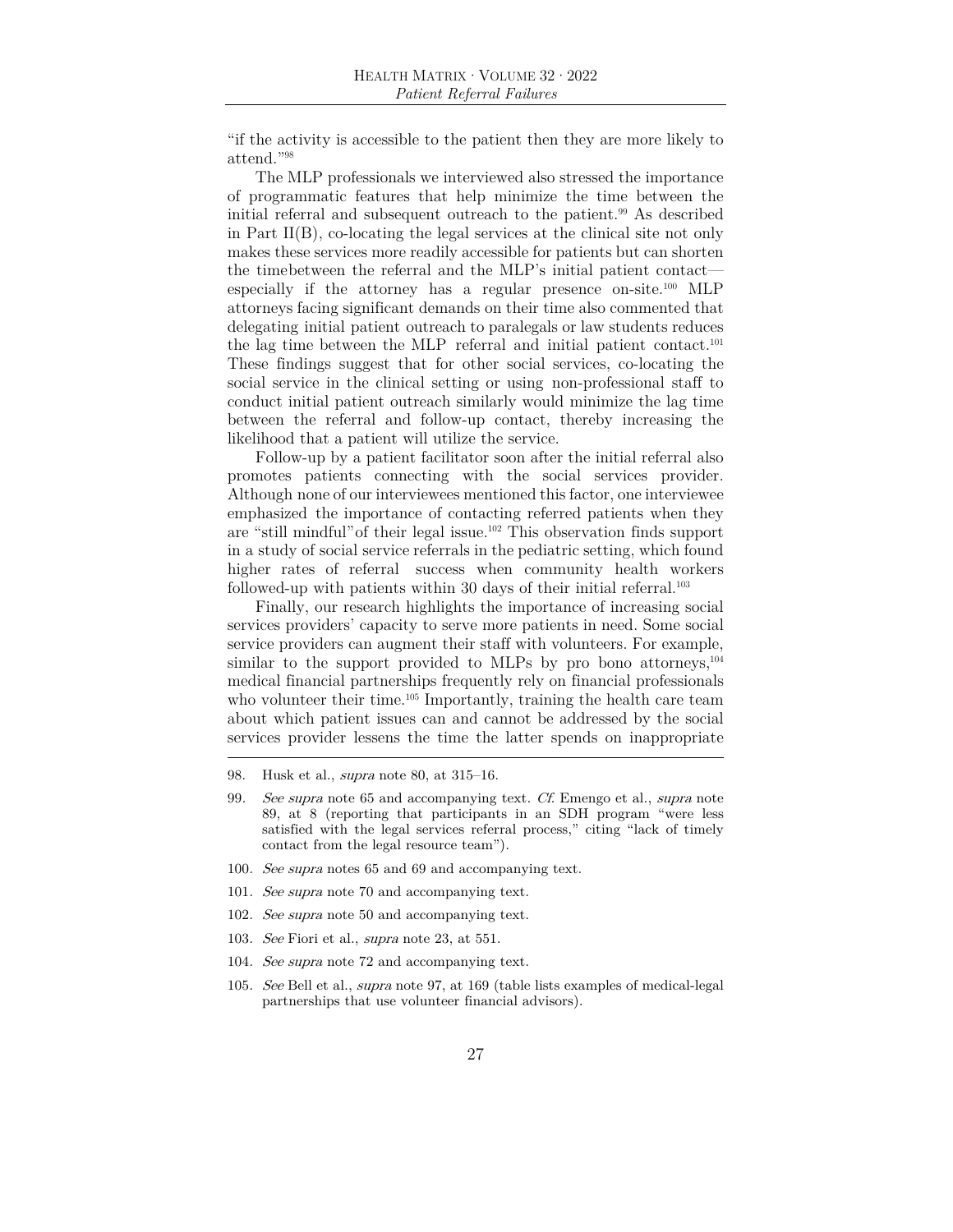referrals.106 More generally, however, health care providers can help the social services sector reach more individuals by supporting increased funding for social services. Some health care providers have taken steps in this direction by calling on payors to cover social services prescribed by health care providers and lobbying state and federal officials for greater public funding of social services programs, such as SNAP and welfare benefits.107

### IV. REFERRAL FAILURES AND THE PATIENT PERSPECTIVE

Our research, like most research on referral failures, is based on the experiences and perceptions of the health care and social services professionals who work with vulnerable populations.108 While the views of professionals provide important insights on the issue, they paint an incomplete picture.109 Patients themselves are a key resource for understanding and addressing referral failures because they alone can tell their own stories. They can also provide feedback on educational materials, revised workflows, and other programmatic changes designed

- 108. But see Rowan et al., supra note 26 (presenting the views of antepartum patients referred for mental health services that emerged during semistructured interviews).
- 109. See David J. Knesper, A Study of Referral Failures for Potentially Suicidal Patients: A Method of Medical Care Evaluation, 33 HOSP. & CMTY. PSYCHIATRY 1, 52 (1982) (stating that merely quantifying the issue may highlight an area of substandard performance to the degree that it captures organizational attention and resources).

<sup>106</sup>. See supra note 50 and accompanying text.

<sup>107</sup>. See Press Release, Am. Med. Ass'n, AMA Urges Multifaceted Approach to Address Social Determinants of Health (Nov. 17, 2020), https://www.ama-assn.org/press-center/press-releases/ama-urgesmultifaceted-approach-address-social-determinants-health [https:// perma.cc/WE4A-4AEF] (reporting that the American Medical Association's House of Delegates adopted policies that address the social determinants of health as part of health insurance coverage, including that "The AMA support continued efforts by public and private health plans to address social determinants of health in health insurance benefit designs"); Hilary Daniel et al., Addressing Social Determinants to Improve Patient Care and Promote Health Equity: An American College of Physicians Position Paper, 160 ANNALS INTERNAL MED. 577 (2018), https://www.acpjournals.org/doi/full/10.7326/M17-2441?rfr\_dat=cr\_ pub++0pubmed&url\_ver=Z39.88-2003&rfr\_id=ori%3Arid%3 Acrossref.org [https://perma.cc/J2F9-BFRL] ("The American College of Physicians supports the adequate and efficient funding of federal, state, tribal, and local agencies in their efforts to address social determinants of health, including investments in programs and social services shown to reduce health disparities."). Cf. Mantel, supra note 11, at 255 (predicting that health care providers' increased appreciation for the link between the social determinants of health and providers' success under value-based payment models will result in health care providers' calling on elected officials to increase funding for social services programs).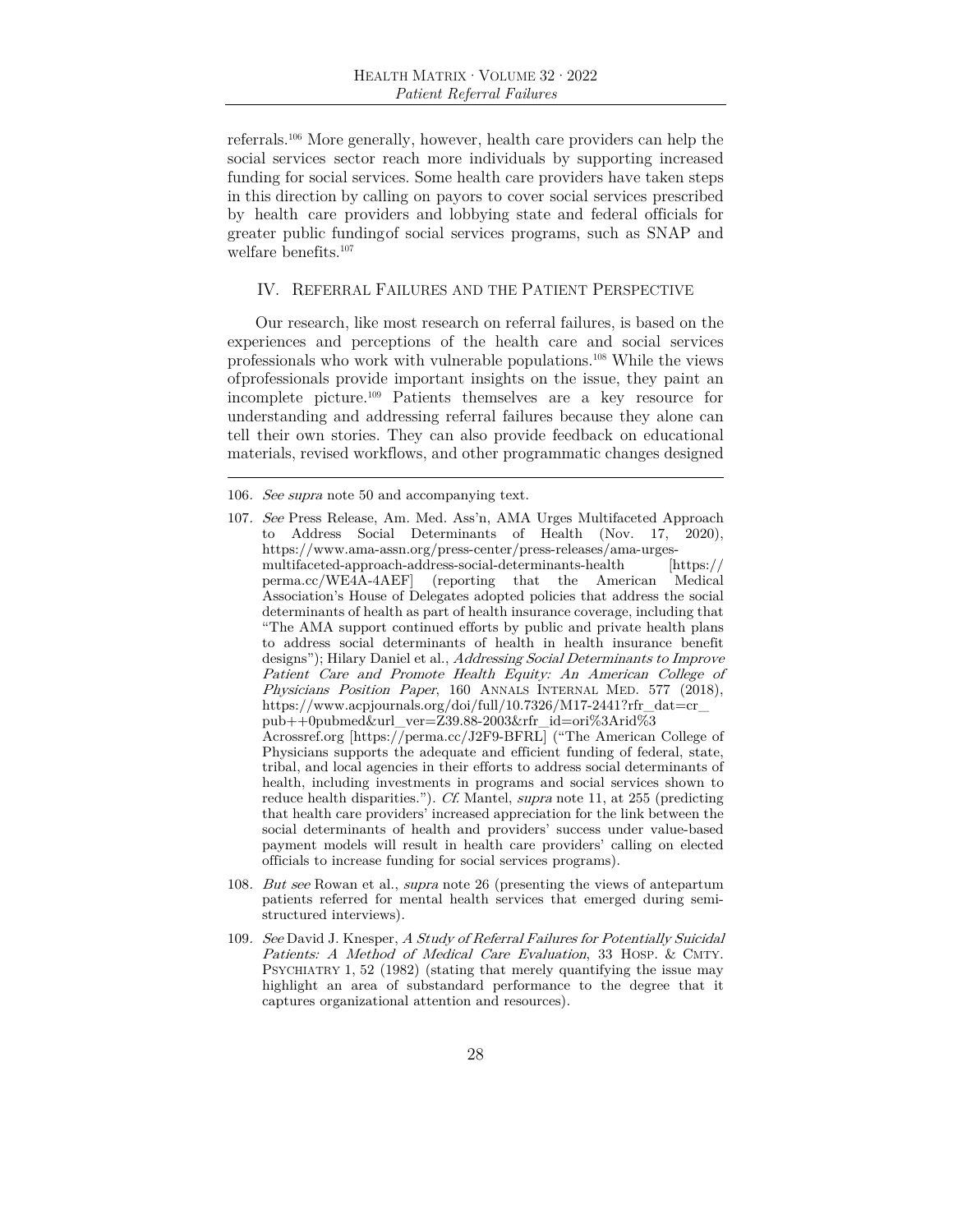to improve the referral process.110 This knowledge would help health care organizations and their social services partners implement more effective interventions that reduce referral failures.

Research that engages patients, such as qualitative interviews with patients referred for social services, could benefit from applying theories of behavioral change such as the Health Belief Model (HBM) or the Transtheoretical Model (TTM). HBM uses constructs that help predict why individuals facing remediable problems do or do not take action, taking into account the interplay between modifying factors (e.g., age, socioeconomics), individuals' beliefs, and cues to action.<sup>111</sup> For example, the construct for perceived barriers explores the factors that hamper individuals' undertaking recommended actions<sup>112</sup> and strategies program developers can use to overcome these barriers, including reassurance, correction of misinformation, incentives, and assistance.<sup>113</sup>

TTM recognizes that behavior changes, such as choosing to follow through with a referral to social services, typically do not happen all at once but instead are a process. Specifically, TTM posits that behavioral change occurs over six stages—precontemplation, contemplation, preparation, action, maintenance, and termination.114 Each stage is associated with processes of change and principles that support meeting individuals' unique needs and helping them move to the next stage.115 Studies have demonstrated TTM's usefulness in improving outcomes for a broad range of health and mental health behaviors.<sup>116</sup> Importantly, TTM's stages paradigm may be particularly useful for programs targeting vulnerable populations, as these individuals often are not action ready and may not be well-served by traditional programs that rely on patient motivation and self-initiative.<sup>117</sup>

In sum, given the dearth of existing studies examining referral failures, expanding the evidence-based literature on the causes of referral failures and strategies for overcoming these challenges is of crucial importance. While our study partially fills this knowledge gap,

- 115. Id.
- 116. Id.
- 117. Id. at 45 ("We simply cannot treat people with a precontemplation profile as if they were ready for action interventions and expect them to stay in treatment . . . [t]hose in precontemplation are more likely to need dropout prevention strategies.").

<sup>110</sup>. See NAT'L ACAD. SCI., ENG'G, & MED., supra note 10, at 14.

<sup>111.</sup> VICTORIA L. CHAMPION & CELETTE SUGG SKINNER, HEALTH BEHAVIOR AND HEALTH EDUCATION: THEORY, RESEARCH, AND PRACTICE, CHAPTER 3: THE HEALTH BELIEF MODEL, 49 (Karen Glanz et al. eds., 4th ed. 2008).

<sup>112</sup>. Id. at 46–47.

<sup>113</sup>. Id. at 48.

<sup>114.</sup> James O. Prochaska & Wayne F. Velicer, The Transtheoretical Model of Health Behavior Change, 12 AM. J. HEALTH PROMOTION 38, 38 (1997).